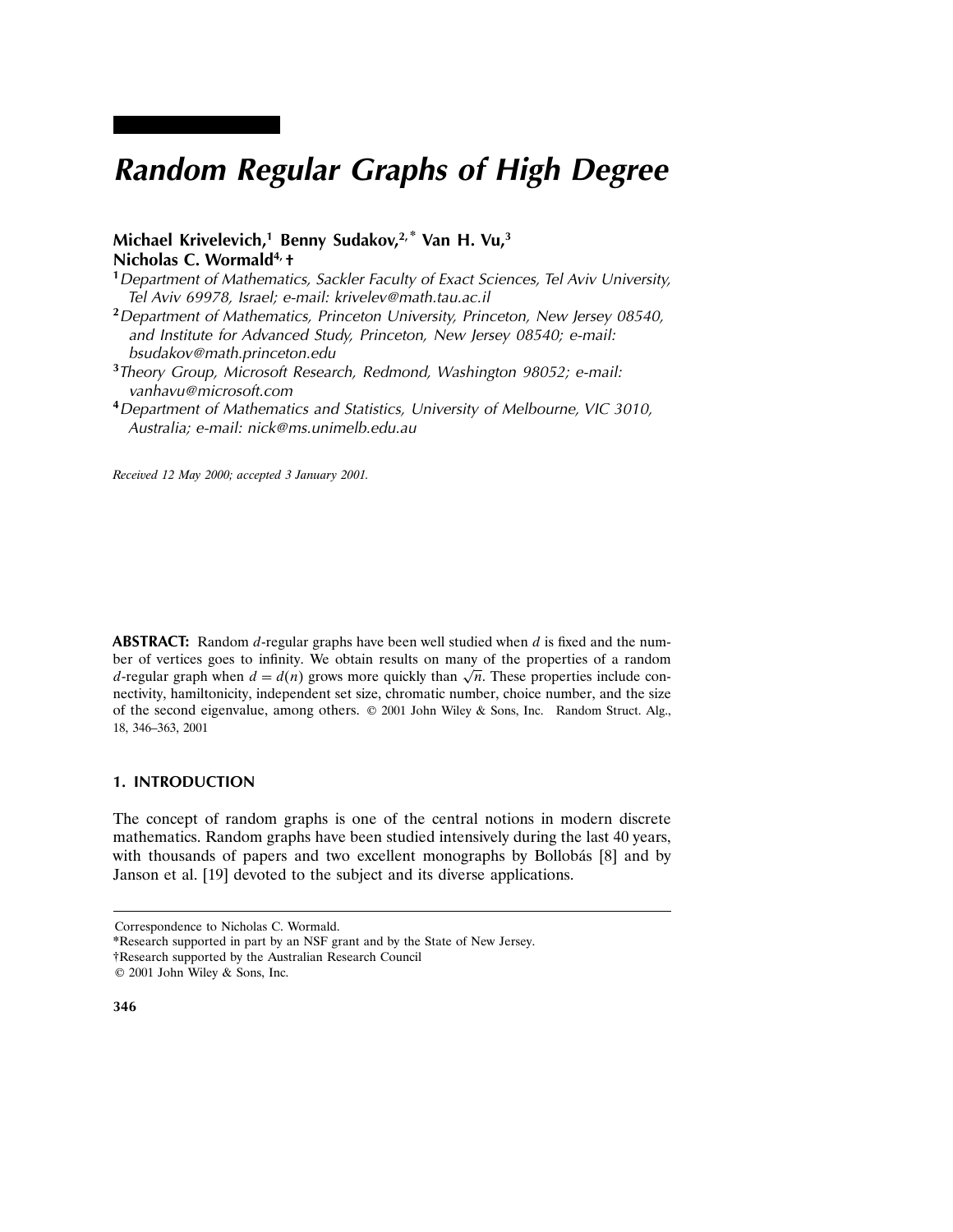Strictly speaking, the term "random graph" comprises several models of random graphs which are quite different in many aspects. A common feature of practically all of these models is that the ground set of the probability space is composed of all graphs on  $n$  labeled vertices. Usually *asymptotic* properties of random graphs are studied, that is, the number of vertices  $n$  is assumed tending to infinity. Putting different probabilities on n-vertex graphs results in different probability spaces.

The most commonly used model of random graphs, sometimes synonymous with the term "random graphs," is the so-called *binomial random graph*  $G(n, p)$ . This is a probability space of all labeled graphs on  $n$  vertices, where the probability assigned to a graph  $G = (V, E)$  is  $p(G) = p^{|E|}(1-p)^{{\binom{n}{2}}-|E|}$ . It is easy to see that  $G(n, p)$  is in fact a product probability space, in which every edge is chosen independently and with probability  $p = p(n)$ . The relative simplicity of the above definition indicates that this model is quite accessible, and indeed many properties of the random graph  $G(n, p)$  are known and well understood. Below we state just a few of them, directly relevant to the contents of this paper. We will use the notation  $G(n, p)$  to denote both the probability space defined above and a random graph on  $n$  vertices chosen from the probability space.

As mentioned above, asymptotic properties of  $G(n, p)$  are usually of interest. We thus will assume that the number of vertices  $n$  tends to infinity. A sequence of graph properties  $\{A_n\}$  holds asymptotically almost surely in  $G(n, p)$ , or a.a.s. for brevity, if  $A_n$  is a set of graphs on *n* vertices and  $\lim_{n\to\infty} P_{G(n,p)}[A_n] = 1$ .

Here is a list of some of the asymptotic properties of  $G(n, p)$  relevant to the topic of the present paper. Let c be any constant satisfying  $0 < c < 1$ .

**1.** If  $p(n) \leq c$  and  $np \to \infty$  then a.a.s. in  $G(n, p)$  the independence number is

$$
\alpha(G) = (1 + o(1)) \frac{2 \log(np)}{\log \frac{1}{1-p}}
$$

(see Bollobás and Erdős [10], Matula [28], and Frieze [15]).

**2.** If  $p(n) \leq c$  and  $np \to \infty$  then a.a.s. in  $G(n, p)$  the chromatic number of G is

$$
\chi(G) = (1 + o(1)) \frac{n \log \frac{1}{1 - p}}{2 \log(np)}
$$

(see Bollobás [9] and Łuczak [23]).

3. The *choice number* (also known as the list-chromatic number) of a graph  $G$  is the minimum  $k$  such that  $G$  is  $k$ -choosable, which means that if each vertex  $v$ of G is given a list  $L<sub>v</sub>$  of k permitted colors, there is (for every choice of such lists) a proper vertex coloring of  $G$  such that for each vertex  $v$ , the color of  $v$ is a member of  $L_v$ . If  $p(n) \le c$  and  $np \to \infty$  then a.a.s. in  $G(n, p)$  the choice number  $\chi_l(G)$  of G satisfies

$$
\chi(G) \leq \chi_l(G) \leq (2 + o(1))\chi(G)
$$

(see Krivelevich and Vu [22]). If, moreover,  $p(n) \ge n^{-1/4+\epsilon}$  for some  $\epsilon > 0$ , then a.a.s. in  $G(n, p)$  the choice number of G and its chromatic number have the same asymptotic value (see Alon [1] and Krivelevich [21]);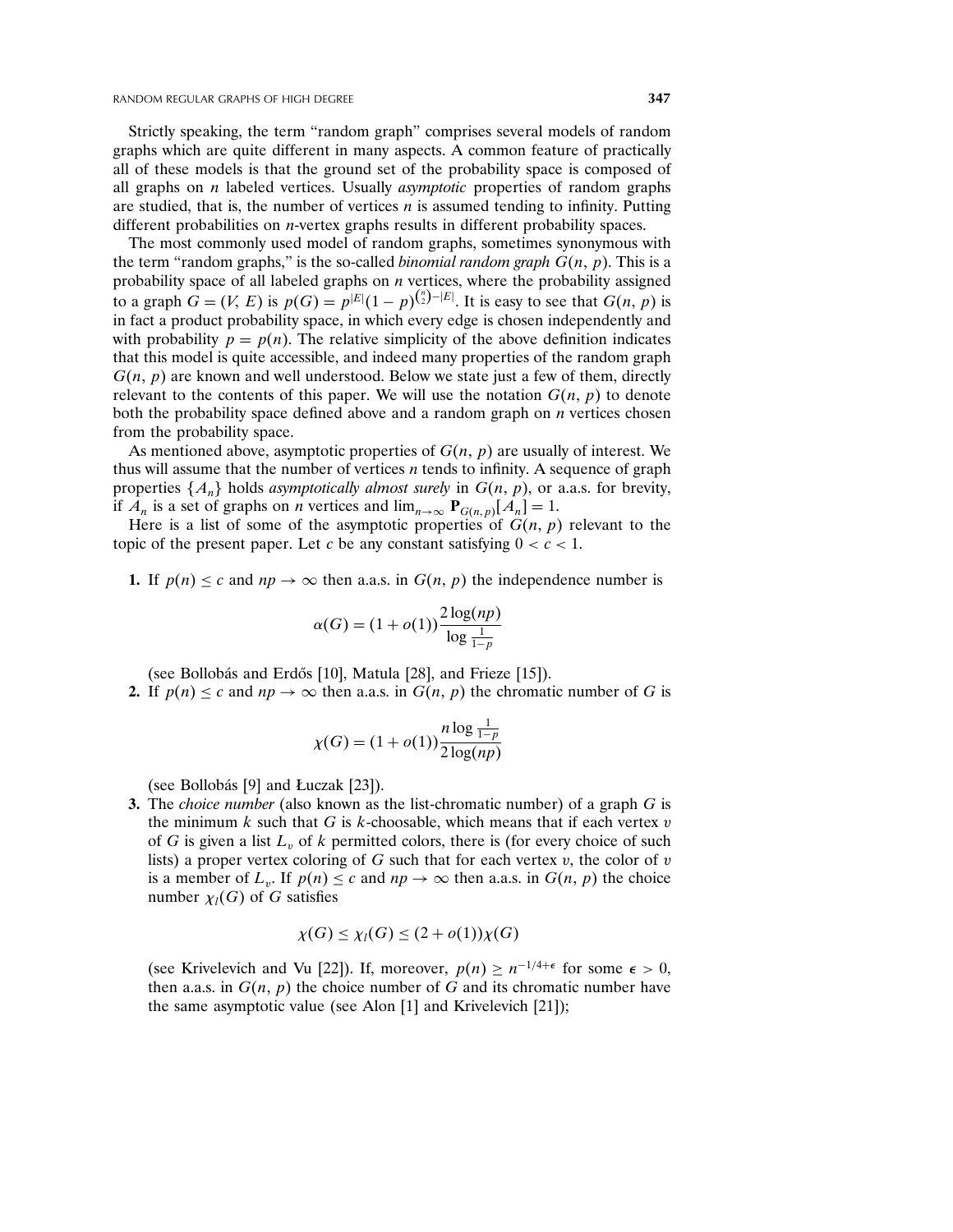- 4. If  $p(n) = \frac{\log n + \omega(n)}{n}$ , where  $\omega(n)$  is any function tending to infinity arbitrarily slowly with *n*, then a.a.s.  $G(n, p)$  is connected (see Erdős and Rényi [14]). Also, for arbitrary  $p(n)$ , a.a.s. in  $G(n, p)$  the vertex connectivity of G is equal to its minimal degree (see Bollobás and Thomason [11]).
- **5.** If  $p(n) = \frac{\log n + \log \log n + \omega(n)}{n}$  for any function  $\omega(n)$  tending to infinity arbitrarily slowly with *n*, then a.a.s.  $G(n, p)$  is hamiltonian (see Komlós and Szemerédi [20]).
- 6. Let  $\lambda_1 \geq \lambda_2 \geq \cdots \geq \lambda_n$  be the eigenvalues of the adjacency matrix of G and let  $p(n) = c$ . Then a.a.s. in  $G(n, p)$

$$
\lambda_1 = (1 + o(1))np
$$
 and  $\max_{2 \le i \le n} |\lambda_i| = 2\sqrt{pqn} + O(n^{1/3} \log n)$ 

(see Füredi and Komlós  $[17]$ ).

In this paper we study a different model of random graphs—random regular graphs. For a positive integer-valued function  $d = d(n)$  we define the model  $G_{n,d}$ of random regular graphs consisting of all regular graphs on  $n$  vertices of degree  $d$  with the uniform probability distribution. We say that an event holds a.a.s. in  $G_{n,d}$  if its probability tends to 1 as  $n \to \infty$ , with n restricted to those integers for which dn is even. As with  $G(n, p)$ , we will use the notation  $G_{n,d}$  to denote both the probability space and a random graph in it.

Properties of random regular graphs were first studied in the late 1970s, almost all the results being obtained using the configuration or pairing model of random regular graphs introduced in its simplest form by Bollobás [6]. This model is only amenable for  $d$  relatively small compared to  $n$ , and at the present time nothing has really been published for d bigger than  $\sqrt{n}$ . However, Boldi and Vigna [5] and Cooper et al. [13] have obtained such results simultaneously with the present paper.

For comparison with the results given above about  $G(n, p)$ , we note here that for fixed  $d \geq 3$ ,  $G_{n,d}$  is a.a.s. d-connected, as shown by Bollobás [7] and Wormald [33], and hamiltonian, as shown by Robinson and Wormald [29, 30]. For properties such as independent set size and chromatic number, various bounds are known. Wormald [34] gave a description of what is known about these and other properties. Note that  $G_{n,d}$  is *not* a monotone model, so monotone properties which are a.a.s. true in  $G_{n,d}$  are not necessarily so in  $G_{n,d+1}$ . However, this statement is true for every fixed d except  $d = 1$ , by contiguity (see [19, 34]).

Our aim here is to provide a range of results for random regular graphs of high degree, by which we mean d rather larger than  $\sqrt{n}$ . Some of our arguments could easily be extended below this lower bound, while others did not reach that low. We use this as a general cutoff mainly because results already in the literature for fixed d have a reasonable chance to be extended up to  $\sqrt{n}$ . This is because the switching method has already provided quite accurate results for such  $d$  (as by McKay and Wormald [24] for example), as well as permitting enumeration of graphs with given degrees up to this point as by McKay and Wormald [26]. We focus on some of the main properties, such as those given above for  $G(n, p)$ . Since the standard model is difficult to analyze for such  $\overline{d}$  we use other tools, of which there are two main ones. The first is the method of switchings, which we extend in the present paper to give information on random regular graphs with degrees  $o(n)$ . This is not powerful enough to give an asymptotic formula for the number of d-regular graphs but is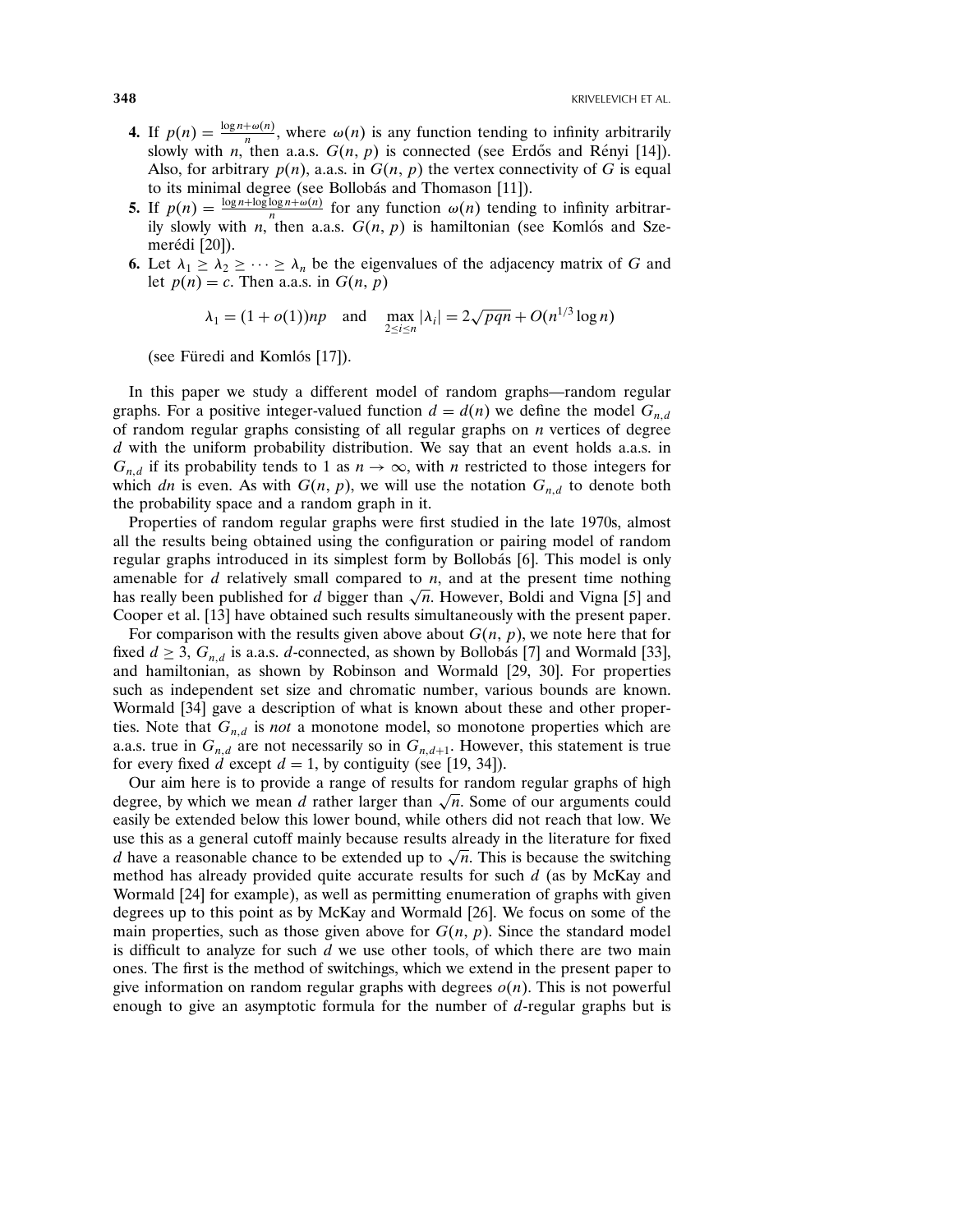sufficient for our purposes. The second main tool is the asymptotic formula for the number of near-regular graphs of degrees approximately cn given by McKay and Wormald [25]. Additionally, we are able to transfer properties of  $G(n, p)$  to  $G_{n,d}$ in some cases using bounds on the numbers of regular graphs obtained by Shamir and Upfal [31]. Our results overlap partly with those in [13], which obtains similar results on connectivity and hamiltonicity but for a different range of  $d$  (3  $\leq$  d  $\leq$  cn for some small constant  $c$ ). One of the main results in [5] is similar to some of ours, being that in  $G_{n,d}$  for  $n/\log n < d = o(n)$ , a.a.s. every three vertices have at least one neighbor in common (cf. Theorem 2.1). The method used there is basically the use of the asymptotic formula mentioned above.

We close this section with some conventions and notation. The vertex set of graphs with *n* vertices is assumed to be  $\{1, 2, ..., n\} = [n]$ . A function which tends to infinity arbitrarily slowly with *n* is denoted  $\omega(n)$ . If log has no suffix, it denotes the natural logarithm. The neighborhood  $N(u)$  of a vertex u is the set of vertices adjacent to it. The *codegree* of two vertices u and v is  $\text{codeg}(u, v) = |N(u) \cap N(v)|$ .

### 2. RESULTS AND CONSEQUENCES

The proofs of the main results in this section are given in the appropriate later sections.

**Theorem 2.1.** (i) Suppose that  $d^2/n > \omega(n) \log n$  and  $d < n - cn/\log n$  for some constant  $c > 2/3$ . Then in  $G_{n,d}$ ,

$$
\mathbf{P}(\max_{u,v} |\text{codeg}(u,v) - d^2/n| < C d^3/n^2 + 6d\sqrt{\log n}/\sqrt{n}) \to 1,
$$

where C is some absolute constant. If d is bounded below by  $cn/\log n$ , then C can be defined to be 0.

(ii) For any  $\delta > 0$ , there exists  $\epsilon > 0$  such that if  $3 \le d = O(n^{1-\delta})$  we have that a.a.s. for all u and v in [n],  $\text{codeg}(u, v) < \max\{d^{1-\epsilon}, 3\}.$ 

For the case  $d \ll n^{1/3}$ , the asymptotic behavior of the independence number of  $G_{n,d}$  was computed by Frieze and Łuczak [16].

**Theorem 2.2.** Let  $\sqrt{n} \log n < d = d(n) < n - cn/\log n$  for some constant  $c > 2/3$ . Then for some function  $g(n) \to 0$ , the independence number of  $G_{n,d}$  is a.a.s. at most  $(2 + g(n)) \log_b d$  where  $b = n/(n - d)$ .

**Theorem 2.3.** Let  $\epsilon > 0$ . If  $n^{6/7+\epsilon} \le d \le 0.9n$ , then there exists a function  $h(n) \to 0$ so that a.a.s. in  $G_{n,d}$  every subset  $V_0 \subset V(G)$  of size  $|V_0| \ge n/\log^4 n$  contains an independent set of size at least  $(2 - h(n)) \log_b d$ , where  $b = n/(n-d)$ .

The above two theorems clearly imply that in the range  $n^{6/7+\epsilon} \le d \le 0.9n$  the asymptotic value of the independence number of  $G_{n,d}$  is 2 log<sub>b</sub> d with  $b = n/(n$ d). An easy analysis shows that this value coincides with the asymptotic value of the independence number of the binomial random graph  $G(n, p)$  with edge probability  $p = d/n$ .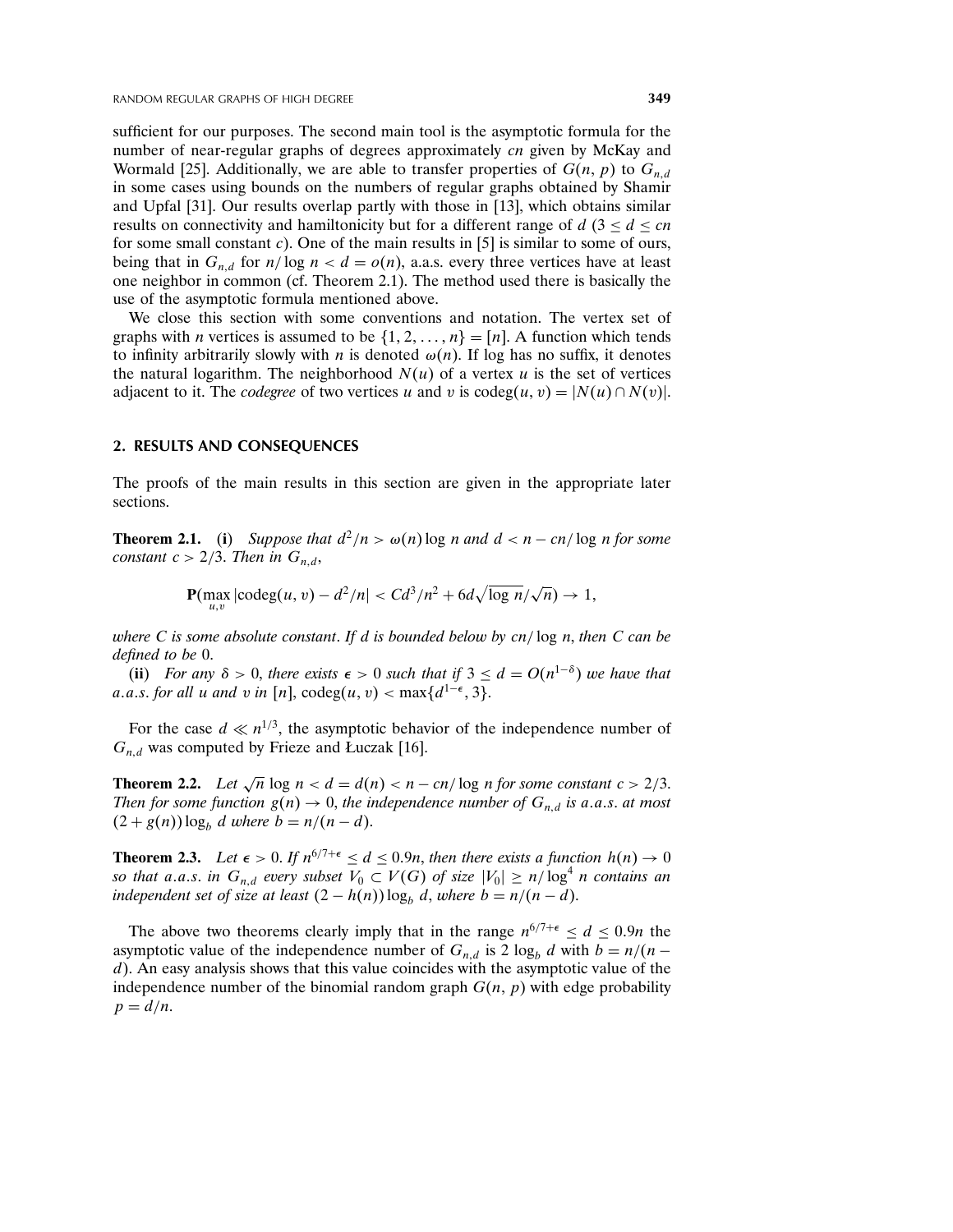In [34] it was conjectured that  $G_{n,d}$  is a.a.s. d-connected provided  $3 \leq d \leq n-4$ . The following result overlaps with one of the main results of [13] to prove this conjecture.

**Theorem 2.4.** Let  $G \in G_{n,d}$  and let  $\sqrt{n} \log n < d \le n-4$ . Then a.a.s. G is dconnected and hamiltonian.

The statement of the theorem trivially holds (using say Dirac's theorem for hamiltonicity) also for  $d > n - 4$  except for d-connectivity, when  $d = n - 3$ . In that case the complement of  $G_{n,d}$  is a random 2-regular graph which with nonzero probability has a cycle of length 4. Deleting the other  $n - 4$  vertices from G gives a disconnected graph.

For large d we can show, using the greedy algorithm combined with the bound on the independence number, that  $\chi(G_{n,d}) = (1 \pm o(1))\chi(G(n,d/n))$ . The same can be done for the choice number.

**Theorem 2.5.** For every constant  $\epsilon > 0$ , if  $n^{6/7+\epsilon} \le d \le 0.9n$ , then a.a.s. in  $G_{n,d}$ 

$$
\chi(G) = (1 + o(1))n/2 \log_b d,
$$

where  $b = n/(n - d)$ .

It is important to observe that by the results in [9, 23], the chromatic number of  $G(n, p)$  also has asymptotic value  $n/2 \log_b d$  with  $d = np$  and  $b = n/(n-d)$ . (For the case  $d = o(1)$  we get a more familiar expression  $\chi(G) = (1 + o(1))d/2 \log d$ . Therefore the chromatic numbers in the random regular graph model  $G_{n,d}$  and the binomial random graph model  $G(n, p)$  of the corresponding density  $p = d/n$ coincide asymptotically.

A similar estimate for  $\chi(G_{n,d})$  was given in [16] for small  $d, d \leq n^{1/3-\delta}$ , where  $\delta$ is an arbitrary positive constant less than  $1/3$ . It was shown that for  $d$  in this range again the chromatic numbers in  $G_{n,d}$  and in  $G(n, d/n)$  are asymptotically equal.

It was proved in [21] that for  $n^{3/4+\epsilon} \le p(n)n \le 0.9n$ , the choice number of the random graph  $G(n, p)$  has the same asymptotic value as its chromatic number. A crucial technical instrument of the argument in [21] was an exponential estimate on the probability of nonexistence of an independent set of an almost optimal size in  $G(n, p)$ , parallel to our Theorem 2.3. Using the technique developed in [21], we can show a similar result for the choice number of  $G_{n,d}$ .

**Theorem 2.6.** Let d satisfy  $n^{6/7+\epsilon} \leq d \leq 0.9n$  for a positive constant  $\epsilon$ . Then a.a.s. in  $G_{n,d}$ 

$$
\chi_l(G) = (1 + o(1))\chi(G) = (1 + o(1))\frac{n}{2 \log_b d},
$$

where  $b = n/(n - d)$ .

We omit the details of the proof.

For the remaining cases, we do not know the asymptotic behavior of  $\chi(G_{n,d})$ and  $\chi_l(G_{n,d})$ . However, we can show that a.a.s. they both have the same order of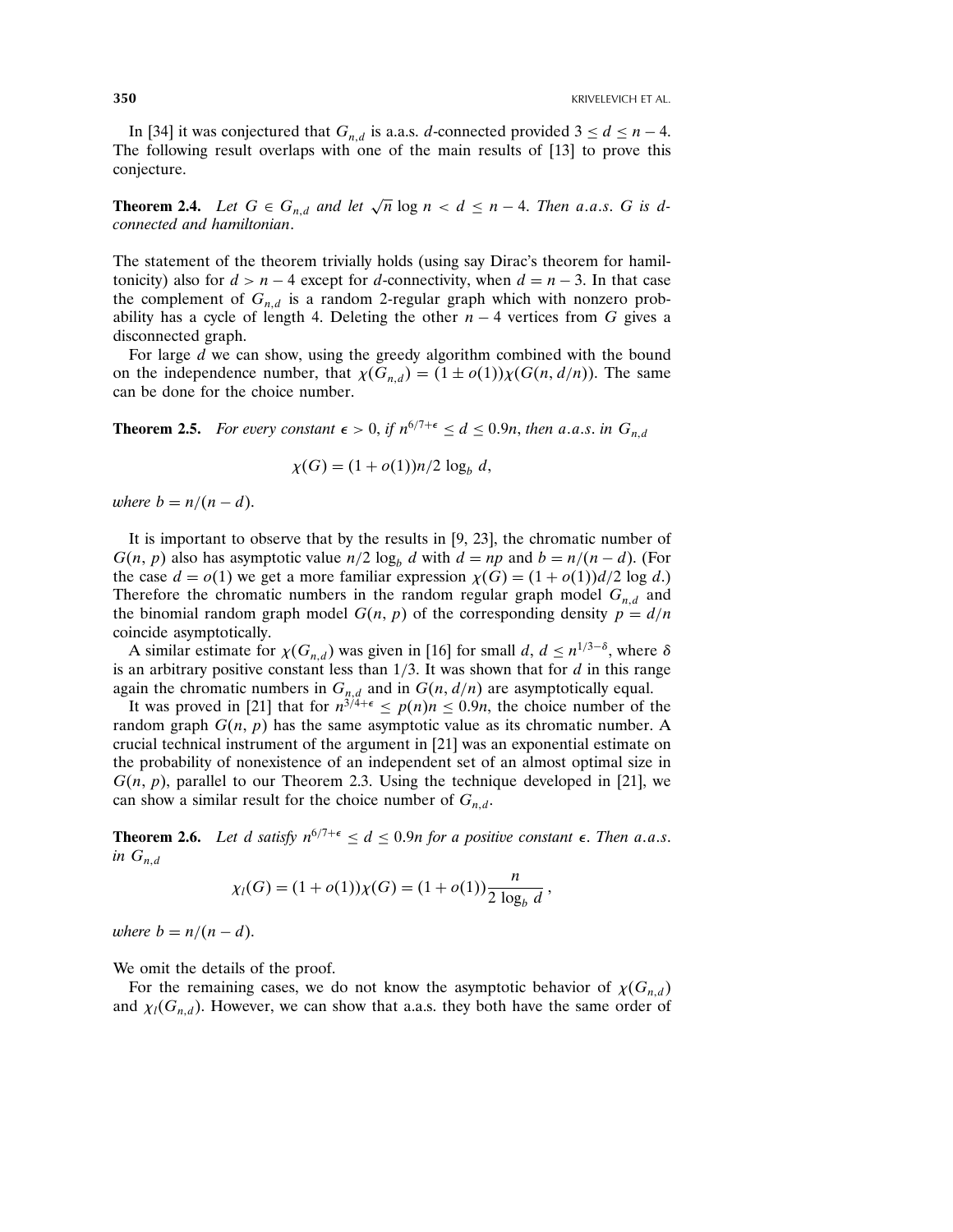magnitude as  $\chi(G(n, d/n))$ . It is, of course, plausible to think that all three are a.a.s. asymptotically equal.

**Theorem 2.7.** Let  $0 < \alpha < 1/2$  be a positive constant; then for any  $n^{\alpha} < d < n^{1-\alpha}$ ,  $a \, a \, s$ 

$$
\Omega(d/\log d) = \chi(G_{n,d}) \leq \chi_l(G_{n,d}) = O(d/\log d).
$$

Let  $\lambda_1(G_{n,d}) \geq \lambda_2(G_{n,d}) \geq \cdots \geq \lambda_n(G_{n,d})$  be the eigenvalues of the adjacency matrix of  $G_{n,d}$ . Since a graph in  $G_{n,d}$  is d-regular and a.a.s. connected, it is clear by the Perron–Frobenius theorem that  $\lambda_1(G_{n,d}) = d$  and it has multiplicity 1, a.a.s. The really exciting parameter is, in fact,  $\rho(G_{n,d}) = \max(|\lambda_2(G_{n,d})|, |\lambda_n(G_{n,d})|)$ . The following theorem says that a.a.s.,  $\rho(G_{n,d})$  is significantly less than d.

First set  $x = K\sqrt{n \log n}/d$  if  $d > cn/\log n$  or  $\omega(n)\sqrt{n \log n} \le d < n^{3/4} \log^{1/4} n$ and  $x = Kd/n$  if cn/log  $n \ge d \ge n^{3/4} \log^{1/4} n$ , where K is a sufficiently large constant so that almost surely the number of common neighbors of any two vertices is at most  $(1 + x)d^2/n$  (see Theorem 2.1). It is clear that  $x = o(1)$ .

**Theorem 2.8.** For all d satisfying the assumption of Theorem 2.1 and x defined as above,  $a.a.s.$ 

$$
\rho(G_{n,d}) = O\left(d\left(\frac{n^{1/4}}{d^{1/2}} + x^{1/4}\right)\right) = o(d).
$$

For a *d*-regular graph G, the quantity  $\rho(G)/d$  is called the mixing rate of G. Theorem 2.8 implies that in most regular d-regular graphs, a random walk, starting from a fixed vertex (say 1), mixes very fast. Here we say that a random walk mixes in  $T$  steps, if after  $T$  steps, the variation distance between the obtained distribution and the stationary distribution is at most 1/2.

**Corollary 2.9.** For all  $d > \omega(n)\sqrt{n \log n}$ , set  $s = (n^{1/4}/d^{1/2} + x^{1/4})^{-1}$ . Then a.a.s. in  $G_{n,d}$ , a random walk starting from a fixed vertex mixes in  $O(\log_s n)$  steps.

The isoperimetric number of a graph  $G, I(G)$ , is the minimum value of the ratio  $|\partial X|/|X|$  over all subsets  $X \subset V$  with at most n/2 vertices, where  $\partial X$  is the set of edges with exactly one point in X.

**Corollary 2.10.** For all  $d > \omega(n)\sqrt{n \log n}$ , a.a.s.  $I(G_{n,d}) \geq (\frac{1}{2} - o(1))d$ .

*Proof.* Given a d-regular graph G, the conductance  $\phi(G)$  is defined as the minimum of  $\frac{n|\partial X|}{\partial |X||V\setminus X|}$  over all subsets  $X \subset V$  with at most  $n/2$  vertices. It is well known (see [18]) that

$$
\phi(G) \geq 1 - \rho(G)/d.
$$

By Theorem 2.8, it follows that  $\phi(G_{n,d}) \geq 1 - o(1)$  a.a.s. On the other hand,  $I(G) \geq$  $d\phi(G)/2$  by definition and this completes the proof. It is also clear that the constant  $\frac{1}{2}$  is the best possible.

For a special value of d, Theorem 2.8 also has a consequence for the number of induced copies of a fixed graph. Assume that G is  $n/2$ -regular and  $\rho(G) = o(n)$ .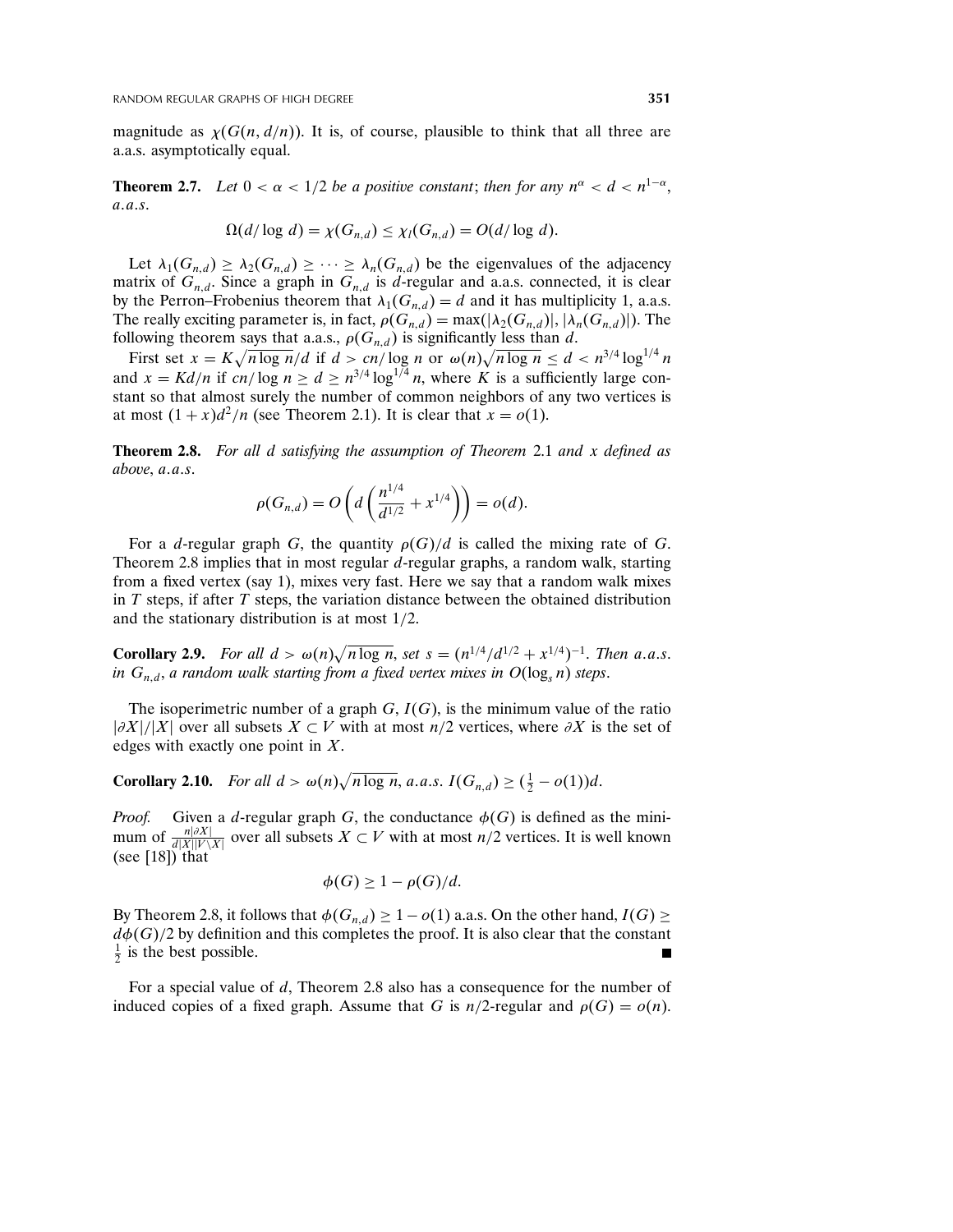For such  $G$ , it has been proved that for any fixed graph  $H$  on  $r$  vertices, the number of induced copies of H in G is  $(1 + o(1))n^r2^{-\binom{r}{2}}$ . (See, e.g., Alon and Spencer [4, Chap. 9].)

Corollary 2.11. For any fixed graph H on r vertices, the number of induced copies of *H* in  $G_{n,n/2}$  is a.a.s.  $(1 + o(1))n^r 2^{-\binom{r}{2}}$ .

### 3. BOUNDS ON CODEGREES AND INDEPENDENT SETS

When d is not  $o(n)$ , we will need the following corollary of the asymptotic formula for the number of graphs with given degrees which was proved in [25]. Let  $N(d_1, \ldots, d_n)$  denote the number of labeled simple graphs of order *n* with degree sequence  $(d_1, d_2, \ldots, d_n)$ . Then [25, Theorem 3] implies the following.

**Proposition 3.1.** Let  $d_j = d_j(n)$ ,  $1 \leq j \leq n$  be integers such that  $\min\{\lambda, 1 - \lambda\}$ c/ log n for some  $c > \frac{2}{3}$ , where  $\sum_{j=1}^{n} d_j = \lambda n(n-1)$  is an even integer, and  $|\lambda n - d_j| =$  $O(n^{1/2+\epsilon})$  uniformly over j for sufficiently small fixed  $\epsilon > 0$ . Then

$$
N(d_1,\ldots,d_n)=f(d_1,\ldots,d_n)(\lambda^{\lambda}(1-\lambda)^{1-\lambda})^{n \choose 2}\prod_{j=1}^n\binom{n-1}{d_j},
$$

where

(i)  $f(d_1, ..., d_n) = O(1)$ , and

(ii) if  $\max\{|\lambda n - d_j| = o(\sqrt{n})\}$  then  $f(d_1, ..., d_n) \sim \sqrt{2}e^{1/4}$  (uniformly over the choice of such  $d_i$ ).

The restriction on  $\lambda$  is perhaps artificial since this result is known to hold also for  $\lambda = o(n^{-1/2})$ , and it is conjectured in [25] to hold for all  $\lambda$  for which  $n^2 \min{\lambda}$ , 1 –  $\lambda$ }  $\rightarrow \infty$ .

Proof of Theorem 2.1. We begin with (i). For each of the following two cases (which have a nontrivial overlap), let  $u, v \in [n]$  and let  $\mathcal{C}_k$  denote the set of dregular graphs on *n* vertices with  $\text{codeg}(u, v) = k$ . Let  $G \in \mathcal{C}_k$ .

Case 1.  $d = o(n)$ . For this case we use switchings (see [34]) of the type introduced by McKay and Wormald [27].

An operation called a *forward switching* consists of choosing a vertex  $w \in N(u) \cap$  $N(v)$  and edges xy and x'y' of G, deleting the edges uw, vw, xy, and x'y', and inserting new edges  $xu$ ,  $yw$ ,  $y'w$ , and  $x'v$  so as to obtain another d-regular graph H on the same vertex set. Choices of  $w, x, y, x'$ , and  $y'$  which would cause multiple edges, where for instance  $xu$  is already an edge, or unwanted duplication of vertices such as x and y or y , are forbidden. Cases causing a multiple edge number at most  $O(kd^3n)$  and those with a duplicated vertex are  $O(kd^2n)$ . So the number of forward switchings possible is

$$
kd^2n^2 - O(kd^3n).
$$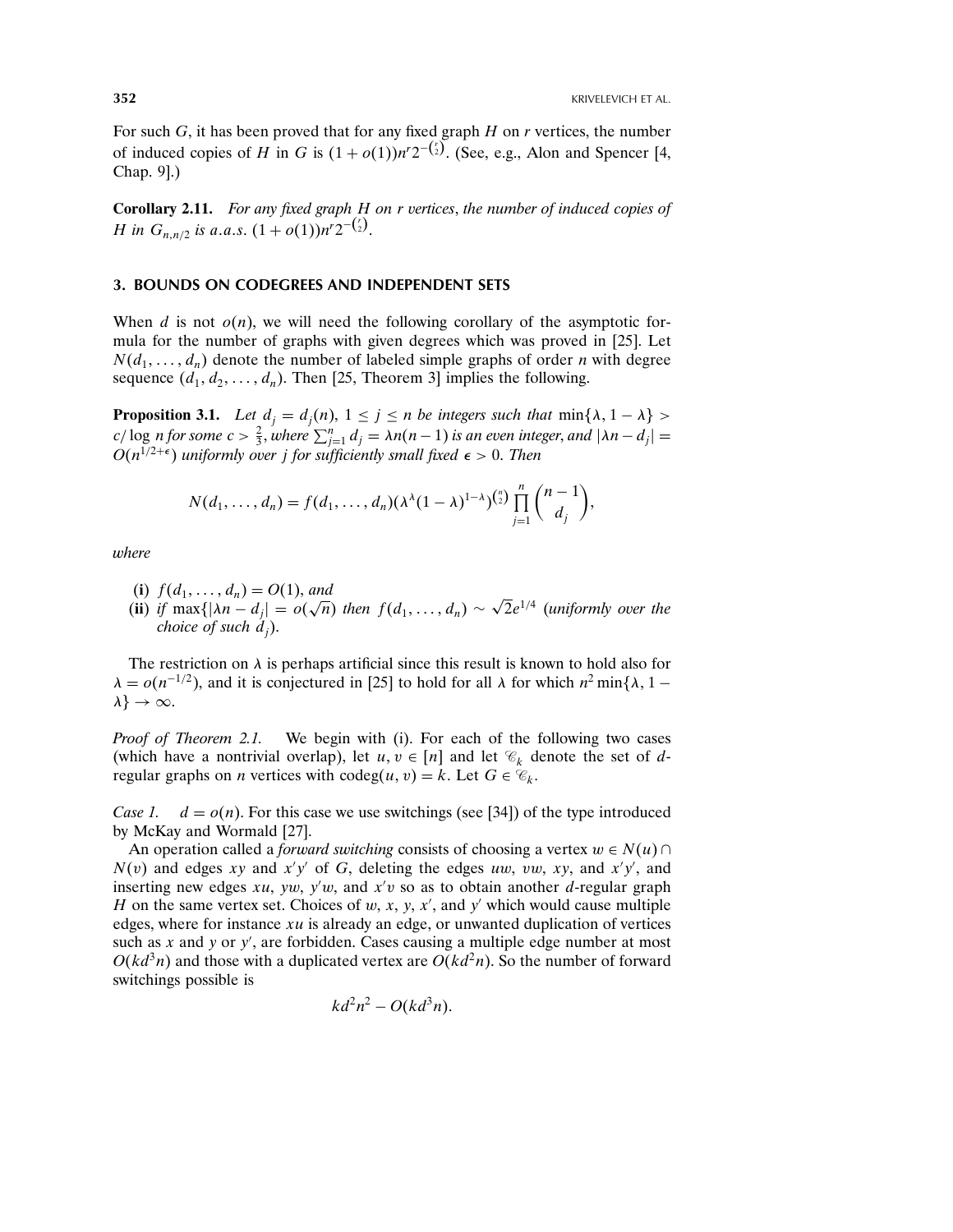Note that the constant implicit in  $O($  ) here is independent of k. A reverse switching is applied to  $H \in \mathcal{C}_{k-1}$  by choosing  $x \in N(u) \setminus N(v)$ ,  $x' \in N(v) \setminus N(u)$  and a path ywy'. Delete the edges xu, yw, y'w, and x'v and insert uw, vw, xy, and x'y'. Again choices causing any of these vertices to be repeated or multiple edges to occur are forbidden, and they are  $O(d-k)^2d^3$  in number. So the number of reverse switchings is

$$
(d-k)^2nd^2 - O(d-k)^2d^3.
$$

It follows that

$$
\frac{|\mathcal{C}_k|}{|\mathcal{C}_{k-1}|} = \frac{(d-k)^2}{kn} (1 + O(d/n)).
$$
 (1)

So define  $k_0$  to be the (real) solution of  $(d - k)^2 = kn$ . Then

$$
k_0 = \frac{d^2}{n} \left( 1 + O\left(\frac{d}{n}\right) \right). \tag{2}
$$

We can now choose a C sufficiently large that for  $k > k_0 + C d^3/n^2 + x d/\sqrt{n}$ , (1) implies

$$
\frac{|\mathcal{C}_k|}{|\mathcal{C}_{k-1}|} < \frac{(d-k_0)^2}{k_0 n} \times \frac{1}{1 + x\sqrt{n}/d} < e^{-x\sqrt{n}/2d}
$$

for  $x = o\left(\frac{d}{\sqrt{n}}\right)$ . It follows that for  $k_1 = k_0 + C\frac{d^3}{n^2} + B\frac{d}{\sqrt{\log n}}\left(\sqrt{n}\right)$  and  $k_2 =$  $k_1 + Bd\sqrt{\log n}/\sqrt{n},$ 

$$
\frac{|\mathscr{C}_{k_2}|}{|\mathscr{C}_{k_1}|} < n^{-B^2/2}.
$$

By (1),  $|C_k| < |C_{k_2}|$  for  $k > k_2$ . Thus  $P(\text{codeg}(u, v) > k_2) = O(n^{1-B^2/2})$ . The lower tail is bounded in exactly the same way, again using (1). Choosing  $B = 3$  and noting (2) gives

$$
\mathbf{P}(|\text{codeg}(u,v) - k_0| > \frac{C d^3}{n^2} + \frac{6d\sqrt{\log n}}{\sqrt{n}} = o(n^{-2}).\tag{3}
$$

Case 2. min $\{d, n - d\} > cn/\log n$  for  $c > 2/3$ . Assume first that u and v are nonadjacent. Delete  $u$  and  $v$  from  $G$  to obtain a graph with  $k$  vertices of degree  $d-2$ , 2d − 2k of degree d − 1 and the rest of degree d. Such graphs are in one– one correspondence with elements of  $\mathcal{C}_k$  provided the vertices of degree  $d-1$  are divided into two classes:  $d - k$ , which were the neighbors of u, and the rest, which were the neighbors of  $v$ . The number of graphs with such a degree sequence is given asymptotically by Proposition 3.1(ii). Multiplying by the number of orderings of the degrees of the vertices and the selection of the two classes as above gives

$$
|\mathcal{C}_k| \sim \frac{(n-2)! \sqrt{2} e^{1/4} (\lambda^{\lambda} (1-\lambda)^{1-\lambda})^{{n-2 \choose 2}}}{k! (d-k)!^2 (n-2-2d+k)!} {n-3 \choose d}^{n-2-2d+k} {n-3 \choose d-1}^{2d-2k} {n-3 \choose d-2}^k,
$$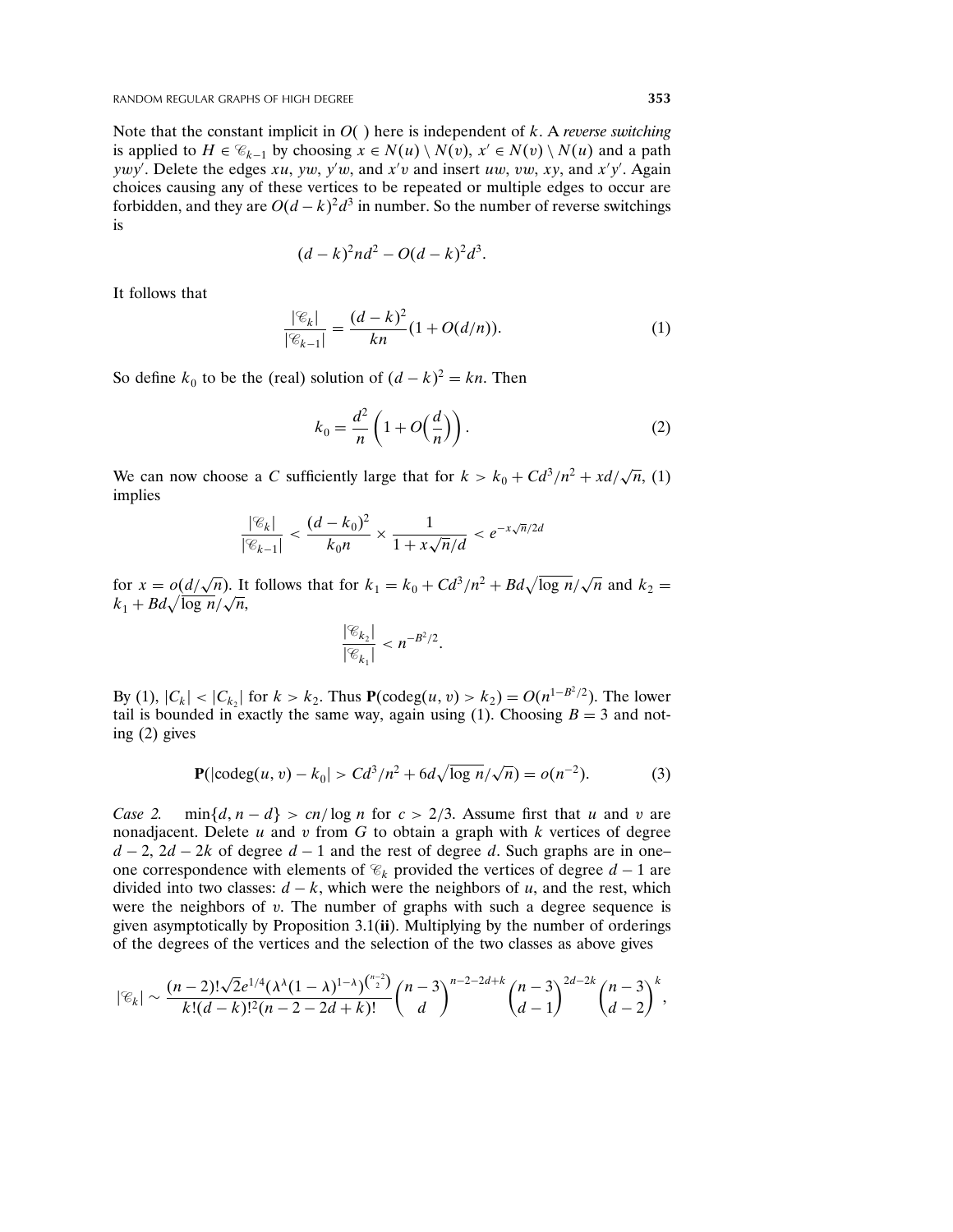where  $\lambda = \frac{d(n-4)}{(n-2)(n-4)}$ where  $\lambda = \frac{u(n-4)}{(n-2)(n-3)}$ . The asymptotics is uniform over all k. So letting  $t_{n,d,k}$  denote the product of the factorials and binomials in the above formula, we only have to bound  $t_{n,d,k}$  for k away from  $d^2/n$ . Note that

$$
\frac{t_{n,d,k}}{t_{n,d,k-1}} = \frac{(d-k)^2}{k(n-2d+k)} \left(1 + O(\tfrac{1}{k}) + O(\tfrac{1}{d-k})\right),
$$

and so this ratio is 1 if  $k = d^2/n + O(1)$ . The rest of the argument is as in Case 1 to obtain (3) with  $C = 0$ .

If  $u$  and  $v$  are adjacent, almost the same argument gives the same result.

Finally, in both Case 1 and Case 2, summing  $(3)$  over all pairs  $(u, v)$  gives an upper bound on the probability required for part (i) of the theorem.

To verify part (ii), note that  $\epsilon > 0$  and  $\epsilon' > 0$  can be chosen sufficiently small so that for  $k \ge k_0 = \lfloor d^{1-2\epsilon} \rfloor$  the ratio (1) is  $O(n^{-\epsilon'})$ , and hence for  $\epsilon'(d^{\epsilon}-1) > 4$ ,

$$
\mathbf{P}(\text{codeg}(u, v) \ge d^{1-\epsilon}) \le \sum_{k \ge d^{1-\epsilon}} \frac{|\mathcal{C}_k|}{|\mathcal{C}_{k_0}|}
$$

$$
= O\left(n\left(n^{-\epsilon'}\right)^{d^{\epsilon}-1}\right)
$$

$$
= O(n^{-3}).
$$

On the other hand, for bounded d, (1) gives  $P(\text{codeg}(u, v) \ge 3) = O(n^{-3})$ . Summing the bounds over all  $u$  and  $v$  gives (ii).

### Proof of Theorem 2.2.

Case 1.  $d = o(n)$ . We use switchings as in Case 1 of the proof of Theorem 2.1. Let  $A \subseteq [n]$ , let  $a = |A|$ , and let  $\mathcal{C}_k$  denote the event that exactly k edges have both ends in A. For  $G \in \mathcal{C}_k$  with  $k > 0$ , choose an edge uv with  $u, v \in A$  and choose two other edges  $u'v'$  and  $u''v''$  of G. Delete these three edges and add the edges  $vu', v'u'',$  and  $v''u$ . This procedure is called a forward switching if it produces a graph H in  $\mathcal{C}_{k-1}$ . The reverse switching is applied to such an H by choosing two edges uv" and vu' in H where u,  $v \in A$ , and an edge v'u", and deleting these three edges and adding edges uv, u'v', and u''v'' (provided that a member of  $\mathcal{C}_k$  results). The number of ways to apply a forward switching is

$$
kn^2d^2(1+O(d/n)).
$$

For a reverse switching, it is

$$
((_{2}^{a}) - (k - 1)) n d^{3} (1 + O(d/n)). \tag{4}
$$

(Note that if the switching is chosen to be the simpler version in which only one random edge is chosen, the reverse switching count is highly dependent on the graph  $H$ , in particular, on how many paths of length 3 have both ends in  $A$ .) Hence

$$
\frac{|\mathcal{C}_k|}{|\mathcal{C}_{k-1}|} \sim \frac{\binom{a}{2}d}{kn}
$$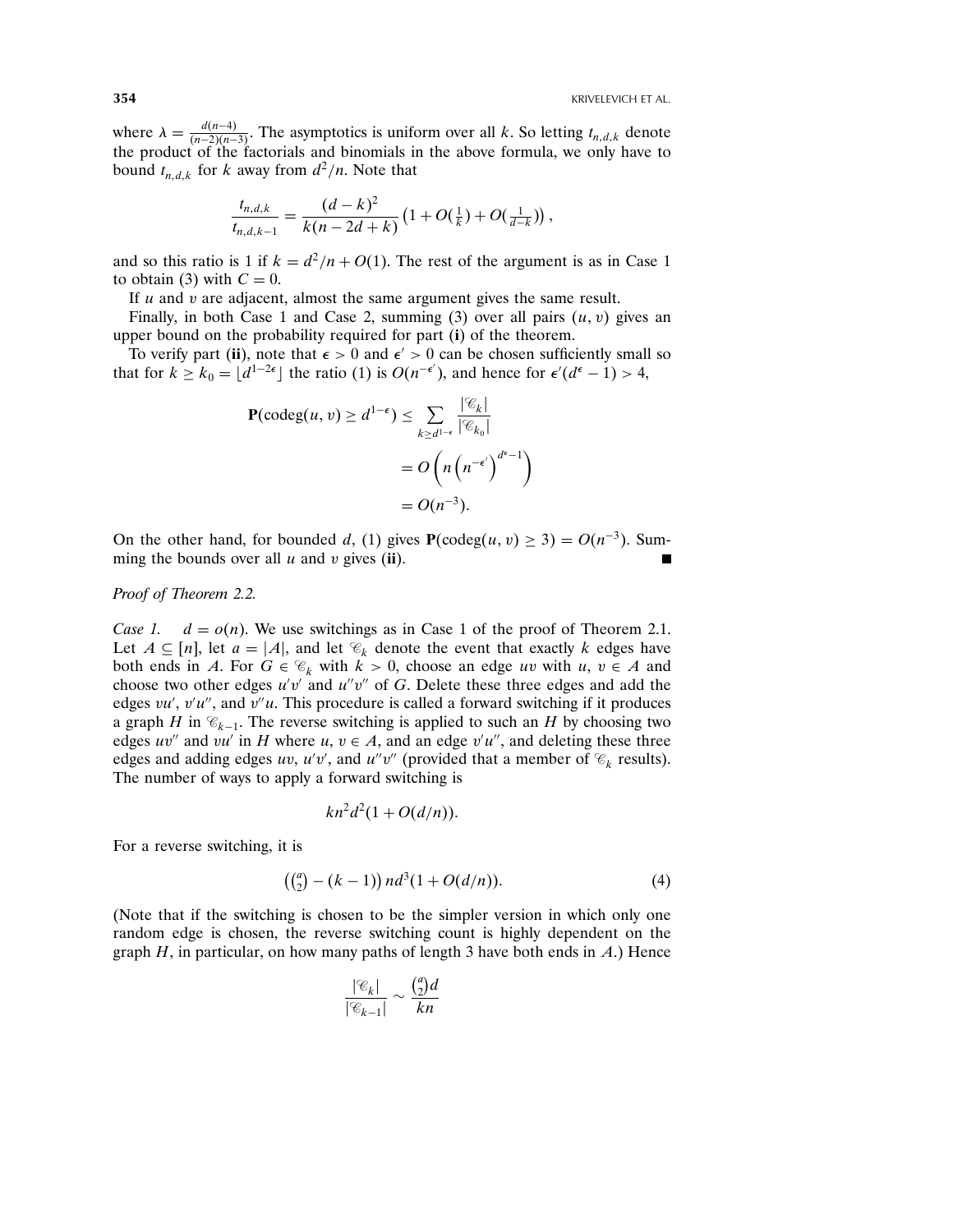provided  $k = o(a^2)$ . Now fix  $k = \lfloor \binom{a}{2} d/n \rfloor$  and assume  $k \to \infty$ . Then

$$
\frac{|\mathcal{C}_k|}{|\mathcal{C}_0|} = e^{o(k)} \left( \binom{a}{2} d/n \right)^k / k! = e^{k+o(k)},
$$

and hence  $P(\mathcal{C}_0) = e^{-k+o(k)}$ . The probability there is at least one independent set of vertices of G of cardinality a is at most  $\binom{n}{a} \mathbf{P}(\mathcal{C}_0) < \left(\frac{en}{a}\right)^a e^{-k+o(k)}$ . Summing this over  $a > (2+o(1))n \log d/d$  for a suitable function  $o(1)$ , and using (4) to show that values of k larger than  $o(a^2)$  really can be ignored, gives a result which is  $o(1)$ . So the theorem follows in this case since  $\log b = -\log(1 - d/n) \sim d/n$ .

Case 2. min $\{d, n - d\} > cn/\log n$  for  $c > 2/3$ . We first give a lemma which assumes only that Proposition 3.1 holds for the values of d involved. In  $G_{n,d}$ , define  $X_a$  to be the number of independent sets of cardinality a.

**Lemma 3.2.** Assume that  $\lambda(n) = d/(n-1)$  satisfies the hypotheses of Proposition 3.1, and suppose that  $a = O(n^{1/2+\epsilon})$  for  $\epsilon$  as in that proposition. Then

$$
\mathbf{E}X_a \le \exp(\tfrac{1}{2}a(a-1)\log(1-\lambda) + a\log n + o(a\log n)),
$$

where  $\lambda = d/(n-1)$ .

The lemma is proved next. Combined with Markov's inequality, the lemma implies the theorem in this second case, since here  $log(1 - \lambda) \sim -log b$  and  $log n \sim$  $log d$ .

*Proof of Lemma 3.2.* If the vertices  $n - a + 1, \ldots, n$  form an independent set in  $G \in G_{n,d}$ , then deleting all these vertices gives a graph with degree sequence  $d - h_1, \ldots, d - h_{n-a}$  where  $h_i$  is the degree of i in the graph H consisting of just those edges incident with deleted vertices. Hence, using Proposition 3.1(i) to bound the number of possibilities for  $G - E(H)$ , and (ii) to estimate  $|G_{n,d}|$ ,

$$
\mathbf{E}X_a = O(1) \binom{n}{a} \sum_H \frac{g(\tilde{\lambda})^{(n-a)(n-a-1)/2}}{g(\lambda)^{n(n-1)/2}} \binom{n-1}{d}^{-a} \prod_{i=1}^{n-a} \frac{\binom{n-a-1}{d-h_i}}{\binom{n-1}{d}}
$$
(5)

 $\overline{\phantom{a}}$ 

where  $\tilde{\lambda} = \frac{d(n-2a)}{(n-a)(n-a)}$  $\frac{d(n-2a)}{(n-a)(n-a-1)}$  and  $g(x) = x^x(1-x)^{(1-x)}$ . Here  $\binom{n}{a}$  is the number of choices of an independent set.

We can bring order into chaos by eliminating the summation over  $H$ . Note that

$$
\frac{\binom{n-a-1}{d-h_i}}{\binom{n-1}{d}} = \frac{[d]_{h_i}[n-d-1]_{a-h_i}}{[n-1]_a}
$$

$$
\leq \frac{d^{h_i}(n-d-1)^{a-h_i}}{(n-1)^a} \times \frac{n-1}{n-a}
$$

where  $[x]_k$  denotes  $x(x-1)\cdots(x-k+1)$ . An easy way to see why the inequality holds is by considering the equivalent inequality

$$
\prod_{i=1}^{h_i-1} \left(1 - \frac{i}{d}\right)^{a-h_i-1} \prod_{i=1}^{h_i-1} \left(1 - \frac{i}{n-d-1}\right) \le \prod_{i=1}^{a-2} \left(1 - \frac{i}{n-1}\right).
$$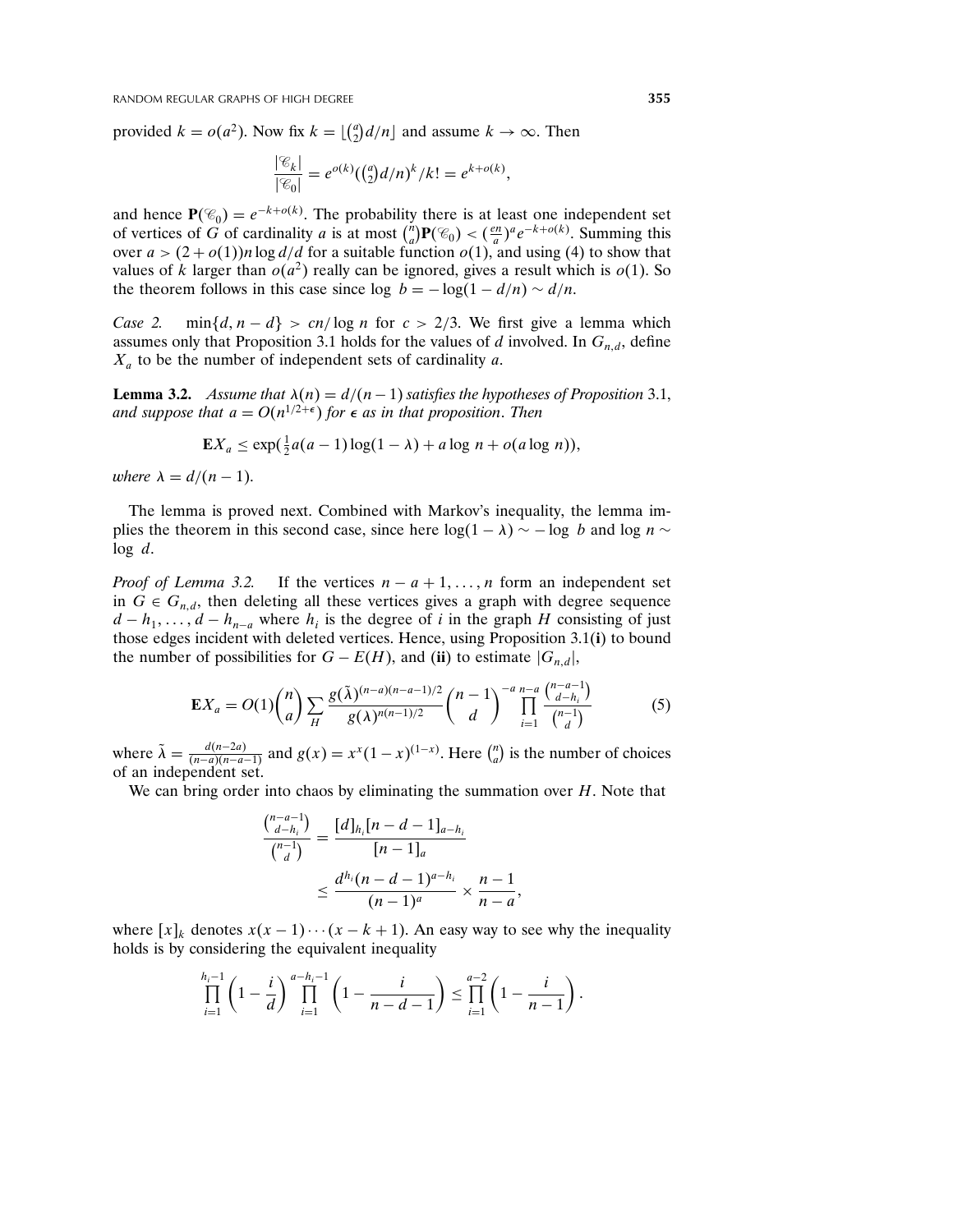Rewrite the  $a - 2$  factors in the expression on the left hand side as  $s_1 \geq \cdots \geq s_{a-2}$ . The number of these which are strictly greater than  $1 - \frac{i}{n-1}$  is less than or equal to  $\lfloor \frac{id}{n-1} \rfloor$  from the first product and less than or equal to  $\lfloor \frac{i(n-1-d)}{n-1} \rfloor$  from the second product. Hence  $s_i \leq 1 - \frac{i}{n-1}$ , and the inequality follows. We now have

$$
\prod_{i=1}^{n-a} \frac{\binom{n-a-1}{d-h_i}}{\binom{n-1}{d}} \le \frac{d^{ad}(n-d-1)^{a(n-a-d)}}{(n-1)^{a(n-a)}} \times \left(\frac{n-1}{n-a}\right)^{n-a}
$$
\n
$$
= \lambda^{\lambda a(n-1)} (1-\lambda)^{(1-\lambda)a(n-1)-a(a-1)} \times \left(\frac{n-1}{n-a}\right)^{n-a}.\tag{6}
$$

Also note that  $\lambda - \lambda = -\lambda a(a-1)/((n-a)(n-a-1))$ ; therefore using the Taylor expansion of the function log  $g(\lambda)$  we obtain

$$
\log\ g(\tilde{\lambda}) - \log\ g(\lambda) = -\frac{a(a-1)\lambda}{(n-a)(n-a-1)}\log\left(\frac{\lambda}{1-\lambda}\right) + O(a^4(1-\lambda)^{-1}n^{-4}).
$$

Hence

$$
\frac{g(\tilde{\lambda})^{(n-a)(n-a-1)/2}}{g(\lambda)^{n(n-1)/2}} = g(\lambda)^{-an+a(a-1)/2} \exp\left(-\frac{a(a-1)\lambda}{2}\log\frac{\lambda}{1-\lambda} + O(a^4\log n/n^2)\right)
$$

$$
= \lambda^{-\lambda a n} (1-\lambda)^{(1-\lambda)(-an+a(a-1)/2)} \exp(o(a\log n)), \tag{7}
$$

where we used  $1/(1 - \lambda) = O(\log n)$ ,  $\log(\lambda/(1 - \lambda)) = o(\log n)$  and  $a = o(n^{2/3})$ .

It is convenient to multiply the factor  $\binom{n-1}{d}$  in (5) by the number of terms in the summation, which is at most  $\binom{n-a}{d}^a$  since each vertex of the independent set chooses d neighbors from the other  $n - a$  neighbors. This product is

$$
\left(\frac{[n-d]_{a-1}}{[n-1]_{a-1}}\right)^a < (1-\lambda)^{a(a-1)}.\tag{8}
$$

Thus (5) is bounded above by the product of  $\binom{n}{a}$ , (6), (7) and (8). Using  $\binom{n}{a}$  <  $n^a$  and  $\log \frac{n-1}{n-a} = a/n + o(a/n)$  gives the bound stated in the lemma (again using  $-\log \lambda = o(\log n)$  and  $-\log(1 - \lambda) = o(\log n)$ ).

*Proof of Theorem 2.3.* Let  $p = d/n$ . We will compare the probability that the random graph  $G(n, p)$  contains a subset  $V_0$  of size  $|V_0| = n/\log^4 n$  without an independent set of the desired size with the probability that  $G(n, p)$  is d-regular. The former probability will be estimated from above using arguments which are by now quite standard, to be presented here in a somewhat abridged form.

Let  $k_0 = k_0(n, p)$  be defined by

$$
k_0 = \max \left\{ k : {n/\log^4 n \choose k} (1-p)^{{k \choose 2}} \ge n^3 \right\}.
$$

One can show that  $k_0$  satisfies  $k_0 \sim 2 \log_b d$  with  $b = n/(n-d)$ .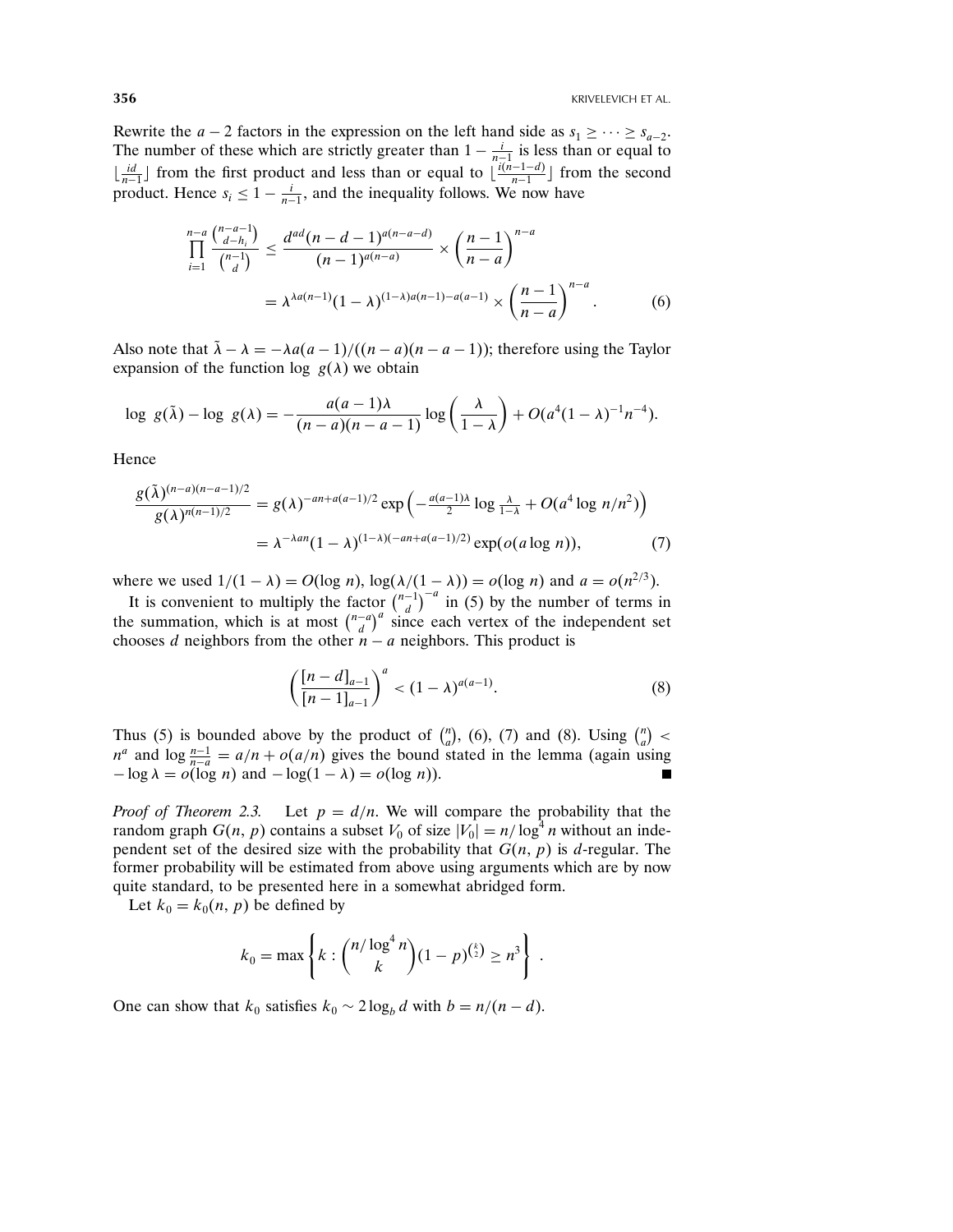Denote  $m = n/\log^4 n$  and consider a random graph  $G(m, p)$ . Let X be the random variable counting the number of independent sets of size  $k_0$  in  $G(m, p)$ . Denoting the expectation of X by  $\mu$  and recalling the definition of  $k_0$ , we get

$$
\mu = {m \choose k_0} (1-p)^{{k_0 \choose 2}} \ge n^3.
$$

Let

 $\Delta = 2$   $\sum$  $\sum_{|S|, |S'|=k_0}$  **P**[*S*, *S'* form an independent set in *G*(*m*, *p*)].  $2 < |S \cap S'| \leq k_0 - 1$ 

Then

$$
\Delta = {m \choose k_0} (1-p)^{{k_0 \choose 2}} \sum_{i=2}^{k_0-1} {k_0 \choose i} {m-k_0 \choose k_0-i} (1-p)^{{k_0 \choose 2} - {i \choose 2}}
$$
  
=  $\mu^2 \sum_{i=2}^{k_0-1} g(i)$ 

where

$$
g(i) = \frac{\binom{k_0}{i}\binom{m-k_0}{k_0-i}(1-p)^{-\binom{i}{2}}}{\binom{m}{k_0}}.
$$

One can check that  $g(2) = \Theta(k_0^4/m^2)$  is the dominating term in the above sum, while the summands decrease quickly as  $i$  goes away from the ends of the interval [2,  $k_0 - 1$ ]. This implies that  $\Delta = \Theta(\mu^2 k_0^4 / m^2)$ . Also, as  $\mu \ge n^3$  we get  $\Delta \ge \mu$ . Then by the generalized Janson inequality (see, e.g., [4, Chap. 7])

$$
\mathbf{P}[X=0] \leq e^{-\mu^2(1+o(1))/2\Delta} = e^{-\Omega(m^2/k_0^4)}.
$$

Recalling the definition of  $k_0$ , we see that the exponent above is of order  $d^4/n^2$  polylog *n*.

We next need a lower bound on the probability that a random graph in  $G(n, p)$ is regular. We use the result of Shamir and Upfal [31, Eq. (35)] with  $\phi(n) = d$ ,  $\theta = \frac{1}{2} + \delta$  for some  $\delta > 0$ , choosing  $w(n) - \phi(n) = \left[w(n)^{1-\delta}\right]$ , to deduce that the number of  $d$ -regular graphs on  $n$  vertices is at least

$$
\binom{\binom{n}{2}}{nd/2}\exp(-O(nd^{1/2+2\delta})).
$$

(Here there is a condition on  $d(n)$ ; growing faster than  $\log^2 n$  is sufficient.) It follows that for any fixed  $\delta > 0$ 

$$
\mathbf{P}(G(n, d/n) \text{ is } d\text{-regular}) \ge \exp(-nd^{1/2+\delta}).\tag{9}
$$

Comparing the last two exponents and using the assumption  $d \geq n^{6/7+\epsilon}$ , we obtain that the probability that  $G(n, d/n)$  is d-regular is much higher asymptotically than the probability that  $G(n, d/n)$  contains a large subset without an independent set of size  $k_0$ . Therefore, a.a.s. for  $G_{n,d}$  where d lies in the range given in the theorem statement, every subset  $V_0$  of size  $|V_0| \ge n/\log^4 n$  spans an independent set of size  $k_0$ . The theorem is proven.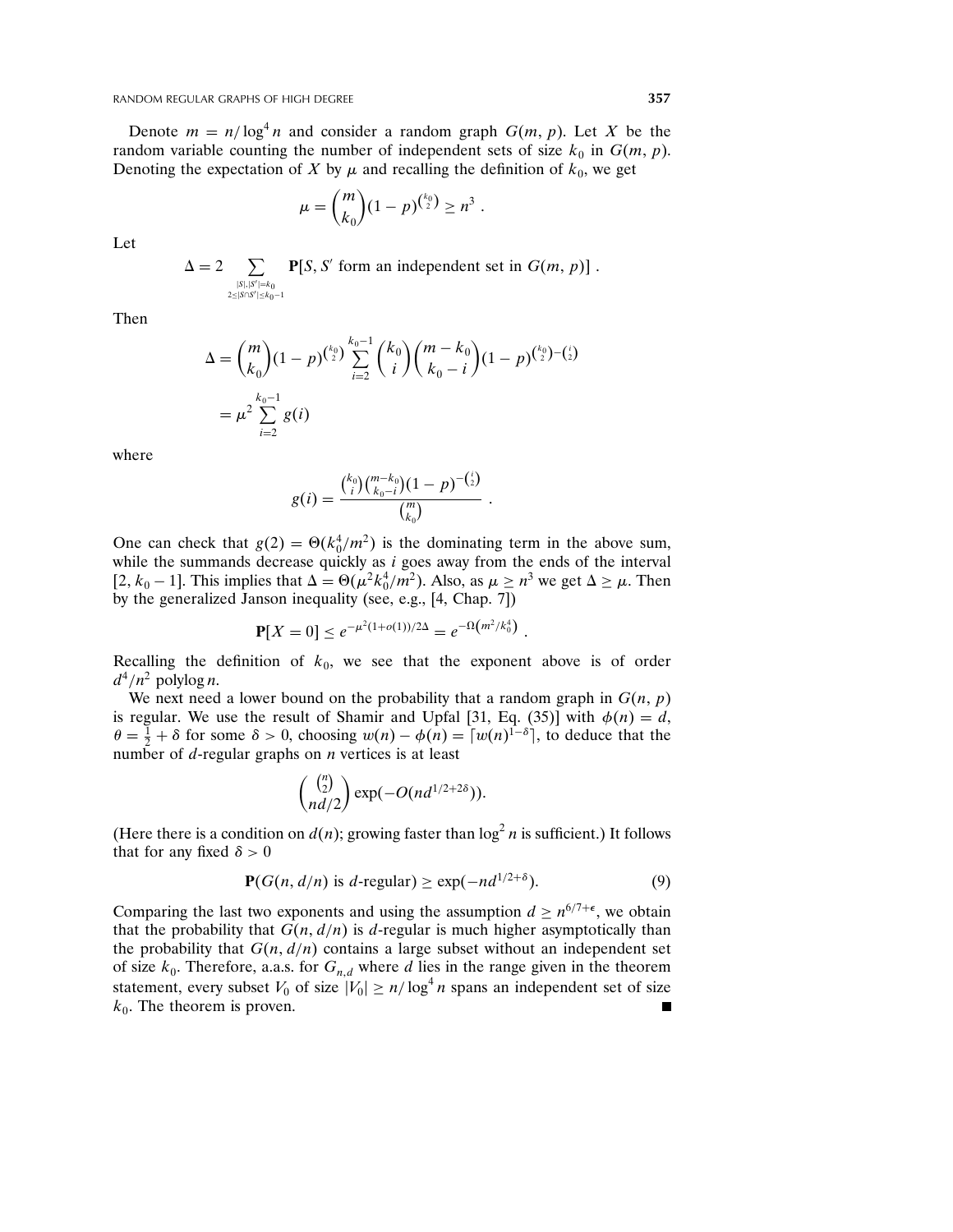## 4. CONNECTIVITY AND HAMILTONICITY

In this section we prove that dense d-regular graphs with some pseudo-random properties are d-connected. As an immediate corollary we obtain that for  $\sqrt{n} \log n < d \leq n - 4$  a random d-regular graph on *n* vertices is a.a.s. d-connected and hamiltonian.

First we need the following lemma, which is very similar in spirit to one obtained by Alon et al. [2].

**Lemma 4.1.** Let  $G = (V, E)$  be a d-regular graph on n vertices such that  $\sqrt{n} \log n <$ d and for all  $u \neq v \in V$ ,  $\text{codeg}(u, v) = (1 + o(1))d^2/n$ . Then the number of edges between any two  $B_1, B_2 \subseteq V$ , satisfying  $|B_1| \ge \Omega(n)$  and  $|B_2| \ge \sqrt{n}$ , is at least  $(1 +$  $o(1)) \frac{d}{n} |B_1| |B_2|$ .

*Proof.* Let A be the adjacency matrix of G, let J be the all 1 matrix whose rows and columns are indexed by V, and put  $H = A - (d/n)J = (h_{uv})_{u,v \in V}$ . An easy computation shows that the inner product of any two columns of  $H$  is relatively small. Indeed, if  $N(v)$  and  $N(v')$  denote the sets of all neighbors of v and v', respectively, and  $v \neq v'$ , then

$$
\sum_{u \in V} h_{uv} h_{uv'} = |N(v) \cap N(v')| - \frac{d}{n}(|N(v)| + |N(v')|) + n(d/n)^2 = o(d^2/n).
$$

Also note that for any vertex  $v$  we have

$$
\sum_{u \in V} h_{uv}^2 = d(1 - d/n)^2 + (n - d)(d/n)^2 = d - d^2/n < d.
$$

Therefore

$$
\sum_{u \in B_1} \left( \sum_{v \in B_2} h_{uv} \right)^2 \le \sum_{u \in V} \left( \sum_{v \in B_2} h_{uv} \right)^2
$$
  
= 
$$
\sum_{u \in V} \left( \sum_{v \in B_2} h_{uv}^2 + \sum_{v, v' \in B_2, v \neq v'} h_{uv} h_{uv'} \right)
$$
  
= 
$$
\sum_{v \in B_2} \sum_{u \in V} h_{uv}^2 + \sum_{v, v' \in B_2, v \neq v'} \sum_{u \in V} h_{uv} h_{uv'}
$$
  

$$
\le |B_2|d + |B_2|^2 o(d^2/n).
$$

Let  $e(B_1, B_2)$  denote the total number of edges of G between  $B_1$  and  $B_2$ . By the Cauchy–Schwartz inequality and the last estimate

$$
\begin{aligned} \left(e(B_1, B_2) - \frac{d}{n}|B_1||B_2|\right)^2 &= \left(\sum_{u \in B_1} \sum_{v \in B_2} h_{uv}\right)^2\\ &\le |B_1| \sum_{u \in B_1} \left(\sum_{v \in B_2} h_{uv}\right)^2\\ &\le |B_1||B_2|d + |B_1||B_2|^2 o(d^2/n). \end{aligned}
$$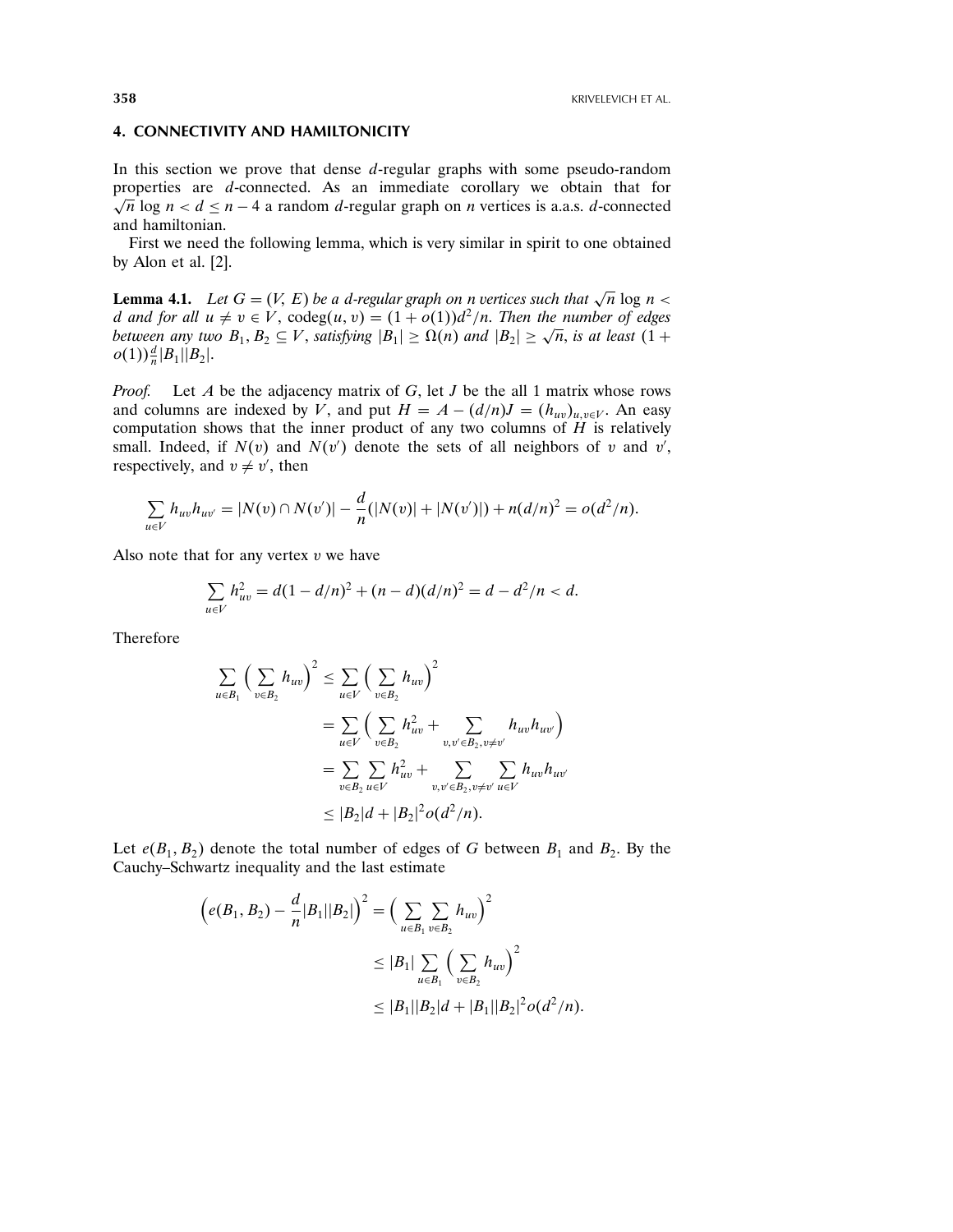**Hence** 

$$
e(B_1, B_2) \ge \frac{d}{n} |B_1||B_2| - \sqrt{|B_1||B_2|} \frac{d}{dt} - |B_1|^{1/2} |B_2| o(d/\sqrt{n})
$$
  
> 
$$
(1 + o(1)) \frac{d}{n} |B_1||B_2|,
$$

where the last inequality follows from the facts that  $d > \sqrt{n} \log n$ ,  $|B_1| \ge \Omega(n)$ ,  $|B_2| \geq \sqrt{n}$ , and *n* is sufficiently large. This completes the proof.

Using this lemma we obtain the following result about connectivity of pseudorandom graphs.

**Proposition 4.2.** Let  $G = (V, E)$  be a d-regular graph on n vertices such that  $\sqrt{n}$  log  $n < d \leq 3n/4$  and the number of common neighbors for every two distinct vertices in G is  $(1 + o(1))d^2/n$ . Then the graph G is d-connected.

*Proof.* Suppose that there is a subset  $S \subset V$  of size at most  $d-1$  such that the induced graph  $G[V - S]$  is disconnected. Denote by  $B_2$  the set of vertices of the smallest connected component of  $G[V - S]$  and set  $B_1 = V - (S \cup B_2)$ . Then  $|B_1| \ge \Omega(n)$ ,  $B_2$  contains at least two vertices, and there is no edge between  $B_1$ and  $B_2$ . Therefore by Lemma 4.1 we obtain  $|B_2| < \sqrt{n}$ . Let u and v be any two distinct vertices in  $B_2$ . Clearly all the neighbors of these two vertices belong to the set  $B_2 \cup S$  which has size at most  $d + \sqrt{n}$ . Since the degrees of v and u are equal to d, this implies that the number of common neighbors of these two vertices is at least  $2d - (d + \sqrt{n}) = d - \sqrt{n}$ . This is asymptotically much bigger than  $(1 + o(1))d^2/n$ , a contradiction.

Remark. Note that the same proof is valid for any upper bound on the degree d of the form  $(1 - \delta)n$  for any fixed  $\delta > 0$ .

To complete the proof of Theorem 2.4 we need the following well known result of Chvátal and Erdős [12].

**Proposition 4.3.** Let G be a k-connected simple graph such that G contains no independent set of size  $k + 1$ . Then G has a hamiltonian cycle.

*Proof of Theorem 2.4.* Since, by Theorem 2.1 for  $\sqrt{n} \log n < d \leq 3n/4$ ,  $G_{n,d}$ almost surely satisfies the conditions of Proposition 4.2, we obtain that a.a.s. it is  $d$ -connected. This together with result of Chvátal and Erdős implies that for the same values of  $d$ , the random  $d$ -regular graph almost surely contains a hamiltonian cycle. Here we used the fact that by Theorem 2.2, a.a.s. the size of the maximal independent set in  $G_{n,d}$  is at most  $O(n \log d/d) = O(\sqrt{n}) < d$ .

Next we consider the case when  $3n/4 \le d \le n-4$ . Since it is well known that any graph on *n* vertices with minimum degree at least  $n/2$  contains a hamiltonian cycle, we obtain that  $G = G_{n,d}$  is hamiltonian. Let G' be the complement of G. Note that by definition  $G' = G_{n,d'}$  is a random d'-regular graph with  $d' = n - 1 - d \ge 3$ . Suppose that there is a subset  $S \subset V(G)$  of size at most  $d-1$  such that the induced graph  $G[V - S]$  is disconnected. Denote by  $B_2$  the set of vertices of the smallest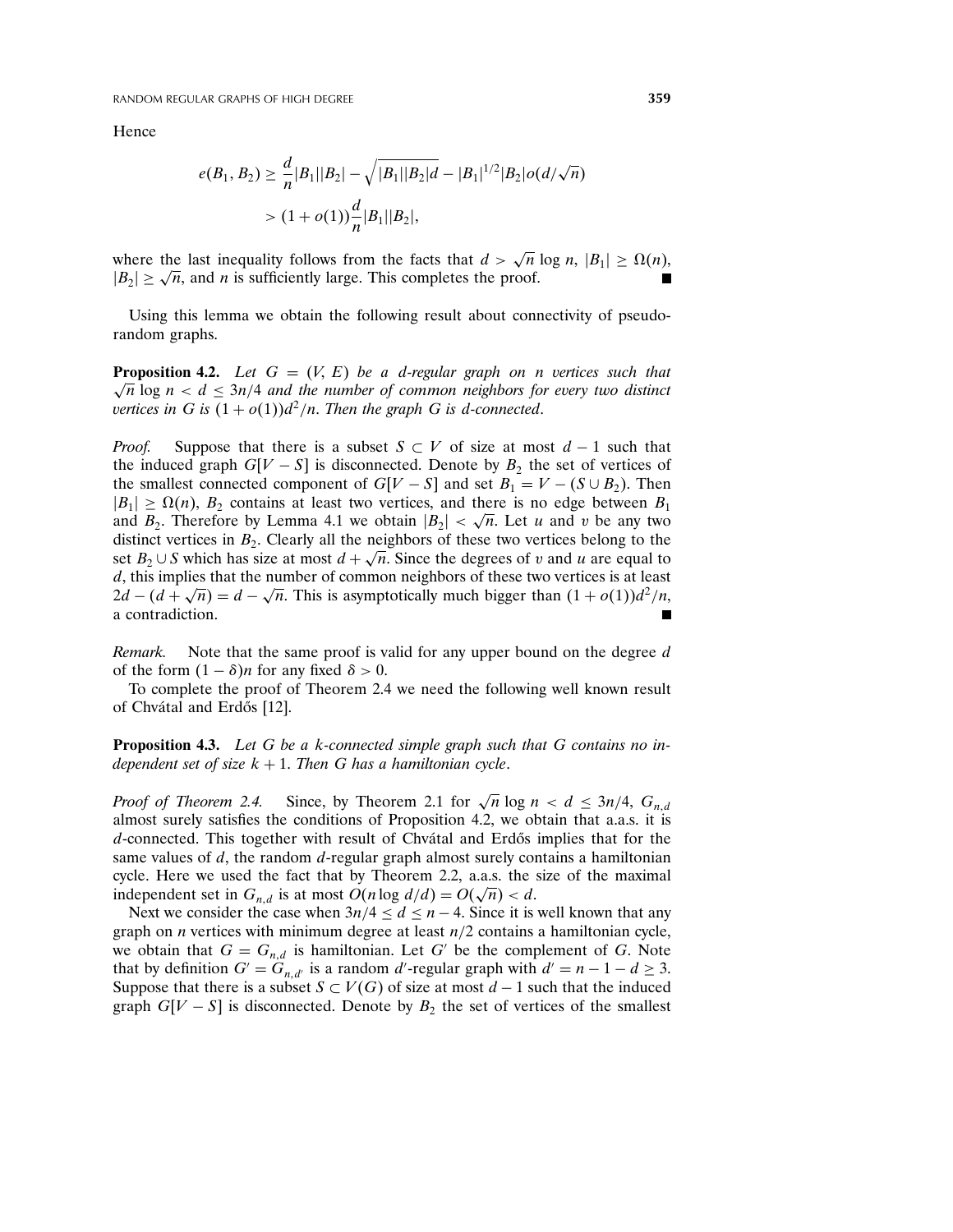connected component of  $G[V - S]$  and set  $B_1 = V - (S \cup B_2)$ . Then obviously  $|B_1| + |B_2| = n - (d - 1) = d' + 2$ ,  $B_2$  contains at least two vertices, and there is no edge between  $B_1$  and  $B_2$ . This implies that G' contains a complete bipartite graph with bipartition  $(B_1, B_2)$ . We claim that this is a.a.s. impossible. Since  $|B_1| \ge$  $(|B_1|+|B_2|)/2 = (d'+2)/2$  we conclude that any two vertices in  $B_2$  have at least  $(d' + 2)/2$  common neighbors. Therefore if  $(d')^{\epsilon} > 2$  then the number of common neighbors is at least  $(d' + 2)/2 > \max\{(d')^{1-\epsilon}, 3\}$ . This contradicts the assertion of Theorem 2.1. For  $3 \le d' \le 2^{1/\epsilon}$  note that the number of edges in the subgraph of G' induced by  $B_1 \cup B_2$  is at least  $2d' > d' + 2 = |B_1| + |B_2|$ . This again is a.a.s. not possible since it is known (see, e.g., [34]) that for a fixed  $d'$ , any subgraph on  $d' + 2$ vertices of the random  $d'$ -regular graph almost surely contains at most  $d' + 2$  edges. This completes the proof of the theorem.

## 5. COLORING

*Proof of Theorem 2.5.* The lower bound on  $\chi(G)$  follows immediately from the upper bound on the independence number, given by Theorem 2.2, and the inequality  $\chi(G) \geq |V(G)|/\alpha(G).$ 

To prove the upper bound, we will apply the approach of Bollob´as [9] by first covering most of the vertices of the graph by independent sets of asymptotically optimal size and then coloring the remaining subgraph using degeneracy arguments. We need the following proposition.

**Proposition 5.1.** Let  $n^{6/7+\epsilon} \leq d \leq 0.9n$  for a positive constant  $\epsilon$ . Then a.a.s. in  $G_{n,d}$ every  $s \le n/\log^4 n$  vertices of G span less than sd/ $\log^2 d$  edges.

*Proof.* Set  $p = d/n$ . The probability that the random graph  $G(n, p)$  contains a subset of size  $s \le n/\log^4 n$  spanning at least  $sd/\log^2 d$  edges can be bounded from above by

$$
\sum_{i=2d/\log^2 d}^{n/\log^4 n} \binom{n}{i} \left(\frac{\binom{i}{2}}{\frac{id}{\log^2 d}}\right) p^{id/\log^2 d} \le \sum_{i=2d/\log^2 d}^{n/\log^4 n} \left[ \frac{en}{i} \left(\frac{ei \log^2 d}{2d}\right)^{d/\log^2 d} p^{d/\log^2 d} \right]^i
$$
  

$$
\le \sum_{i=2d/\log^2 d}^{n/\log^4 n} \left[ n \left(\frac{O(1)ip \log^2 d}{d}\right)^{d/\log^2 d} \right]^i \le e^{-d^2/\log^4 d}
$$

for *n* sufficiently large.

Comparing the above probability with the probability that  $G(n, p)$  is d-regular, which is bounded below in (9), and recalling our assumption  $d \ge n^{6/7+\epsilon}$ , we conclude that a random regular graph  $G_{n,d}$  has a.a.s. the property stated in the proposition.

Recall that a graph  $G$  is called *s-degenerate* if every subgraph of it contains a vertex of degree at most s. It is easy to see that every s-degenerate graph is  $(s + 1)$ colorable. Going back to the above proposition we see that a.a.s. in  $G_{n,d}$  every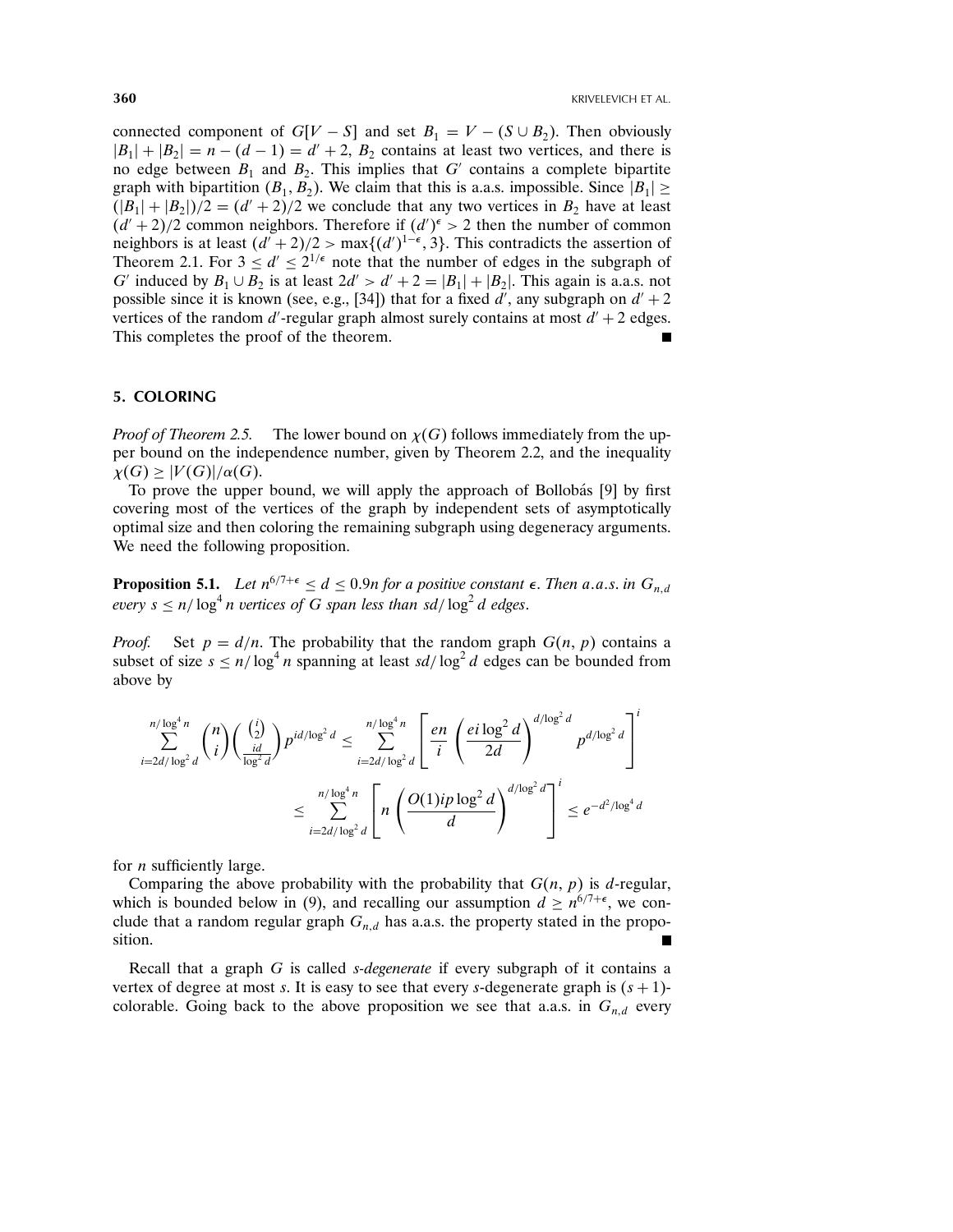subset  $V_0 \subset V$  of size  $|V_0| \le n/\log^4 n$  spans a  $(2d/\log^2 d - 1)$ -degenerate and thus a  $2d/\log^2 d$ -colorable subgraph.

Now we can present an argument for the upper bound on  $\chi(G_{n,d})$ . As long as G still has at least  $n/\log^4 n$  uncolored vertices, we find an independent set of size  $(2 - o(1)) \log_b d$ , which exists a.a.s. by Theorem 2.3. We color it by a fresh color and discard. If less than  $n/\log^4 n$  vertices remain uncolored, then we color the spanning subgraph of uncolored vertices by using at most  $2d/\log^2 d$  colors, based on Proposition 5.1. Altogether we use at most  $(1 + o(1))n/2 \log_b d + 2d/\log^2 d =$  $(1+o(1))n/2\log_b d$  colors.

*Proof of Theorem 2.7.* The upper bound  $\chi_l(G_{n,d}) = O(d/\log d)$  is a simple corollary of Theorem 2.1 and the following theorem, proved by Vu [32, Theorem 4.1]. A similar result was proved for  $d = \Omega(\text{polylog } n)$ , by Alon et al. [3].

Theorem 5.2. Let G be a d-regular graph on n vertices. Assume that the codegrees of G are at most  $d^{1-\epsilon}$ , for some positive constant  $\epsilon$ . Then

$$
\chi_l(G) = O(d/\log d).
$$

The lower bound  $\Omega(d/\log d) = \chi(G_{n,d})$ , for the case  $d > n^{1/2} \log n$ , follows from the upper bound on the independence number (Theorem 2.2). If  $n^{\alpha} \le d \le$  $n^{1/2}$  log *n*, the same upper bound  $O(n \log d/d)$  (with a more generous multiplicative constant) still holds (a.a.s.) for the independence number. The proof is similar to that of Theorem 2.2 and is omitted.

#### 6. THE SECOND EIGENVALUE

Proof of Theorem 2.8. Let  $A(G_{n,d})$  be the adjacency matrix. Observe that

$$
\sum_{i=1}^n \lambda_i^4(G_{n,d}) = \mathbf{tr}(A^4(G_{n,d})).
$$

It follows that  $tr(A^4(G_{n,d})) - d^4 \geq \rho^4(G_{n,d})$ . On the other hand,  $tr(A^4(G_{n,d}))$  is the number of closed walks of length 4 in  $G_{n,d}$  and can be expressed as

$$
tr(A^4(G_{n,d})) = nd^2 + nd(d-1) + 8C_4(G_{n,d}),
$$

where  $C_4(G_{n,d})$  is the number of cycles of length 4 in  $G_{n,d}$ . By the definition of x,

$$
C_4(G_{n,d}) \leq \frac{1}{2} {n \choose 2} \binom{\frac{d^2}{n} (1+x)}{2},
$$

and a routine calculation yields that

$$
\rho^4(G_{n,d}) = O(nd^2 + d^4x).
$$

The theorem follows.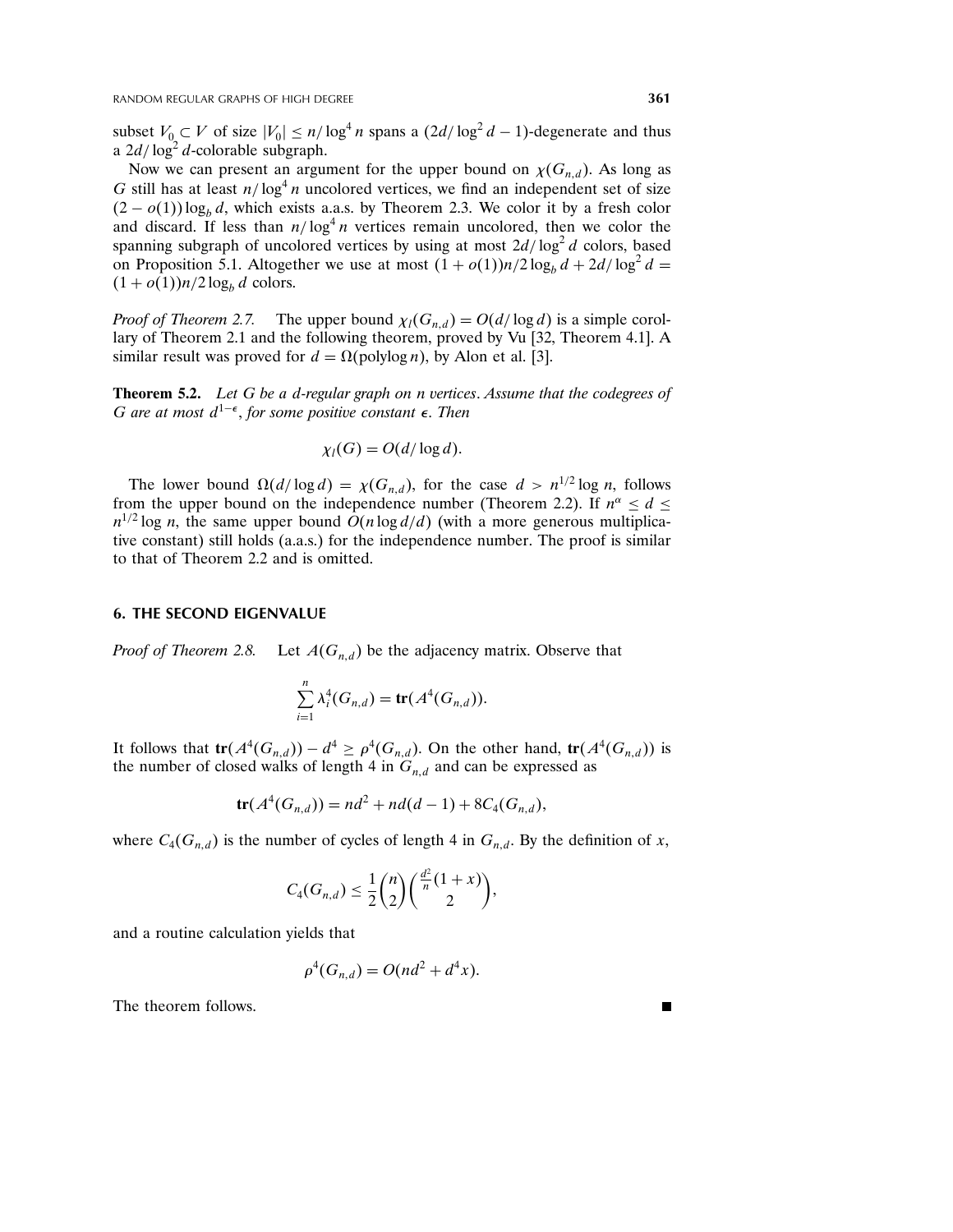## 7. CONCLUDING REMARKS

One of the main obstacles to deriving results on  $G_{n,d}$  for large d is the lack of an accessible model of dense random regular graphs. Such a model would be desired to simplify the computations such as those in the proof of Theorems 2.1 and 2.2. Even the asymptotic probability that  $G(n, p)$  is regular for  $n^{-1/2} < p = o(1/\log n)$  is not known (but would follow immediately from the asymptotic enumeration conjecture in [25]).

On coloring problems, the main unknowns remaining from the results in this paper are the asymptotic values of  $\chi(G)$  and  $\chi_l(G)$  for d below  $n^{6/7+\epsilon}$  and the range of asymptotic equality of these two parameters. The range of concentration of  $\chi(G)$ ,  $\alpha(G)$ , and  $\chi_l(G)$  is yet to be established.

For the eigenvalues we still have no great knowledge of their asymptotic distribution (though some results for small  $d$  occur in the references to [34]). In particular, a result on  $\rho$  which sharpens Theorem 2.8, like that in [17] mentioned in Section 1, would have useful applications.

#### ACKNOWLEDGMENT

We thank the organizers of the Probabilistic Methods workshop in Toronto, February 2000, which brought us together and made this work possible.

## REFERENCES

- [1] N. Alon, Restricted colorings of graphs, in Surveys in combinatorics 1993, London Math. Soc. Lecture Notes Series 187 (K. Walker, ed.), Cambridge Univ. Press, Cambridge, UK, 1993, pp, 1–33.
- [2] N. Alon, M. Krivelevich, and B. Sudakov, List coloring of random and pseudo-random graphs, Combinatorica 19 (1999), 453–472.
- [3] N. Alon, M. Krivelevich, and B. Sudakov, Coloring graphs with sparse neighborhoods, J. Combinatorial Theory Ser. B 77 (1999), 73–82,
- [4] N. Alon and J. Spencer, The probabilistic method, Wiley, New York 1992.
- [5] P. Boldi and S. Vigna, More lower bounds for weak sense of direction: The case of regular graphs, manuscript.
- [6] B. Bollobás, A probabilistic proof of an asymptotic formula for the number of labelled regular graphs, Europ. J. Combinatorics 1 (1980), 311–316.
- [7] B. Bollobás, Random graphs, in Combinatorics (H.N.V. Temperley, ed.), London Mathematical Society Lecture Note Series 52, Cambridge Univ. Press, Cambridge, UK, 1981, pp. 80–102.
- [8] B. Bollobás, Random graphs, Academic Press, New York, 1985.
- [9] B. Bollobás, The chromatic number of random graphs, Combinatorica 8 (1988), 49–55.
- [10] B. Bollobás and P. Erdős, Cliques in random graphs, Math Proc Cambridge Phil Soc 80 (1976), 419–427.
- [11] B. Bollobás and A. Thomason, Random graphs of small order, in Random graphs '83, Proceedings, Poznań, 1983, (M. Karoński and A. Ruciński, eds.), Amsterdam/New York, 1985, p. 47–97.